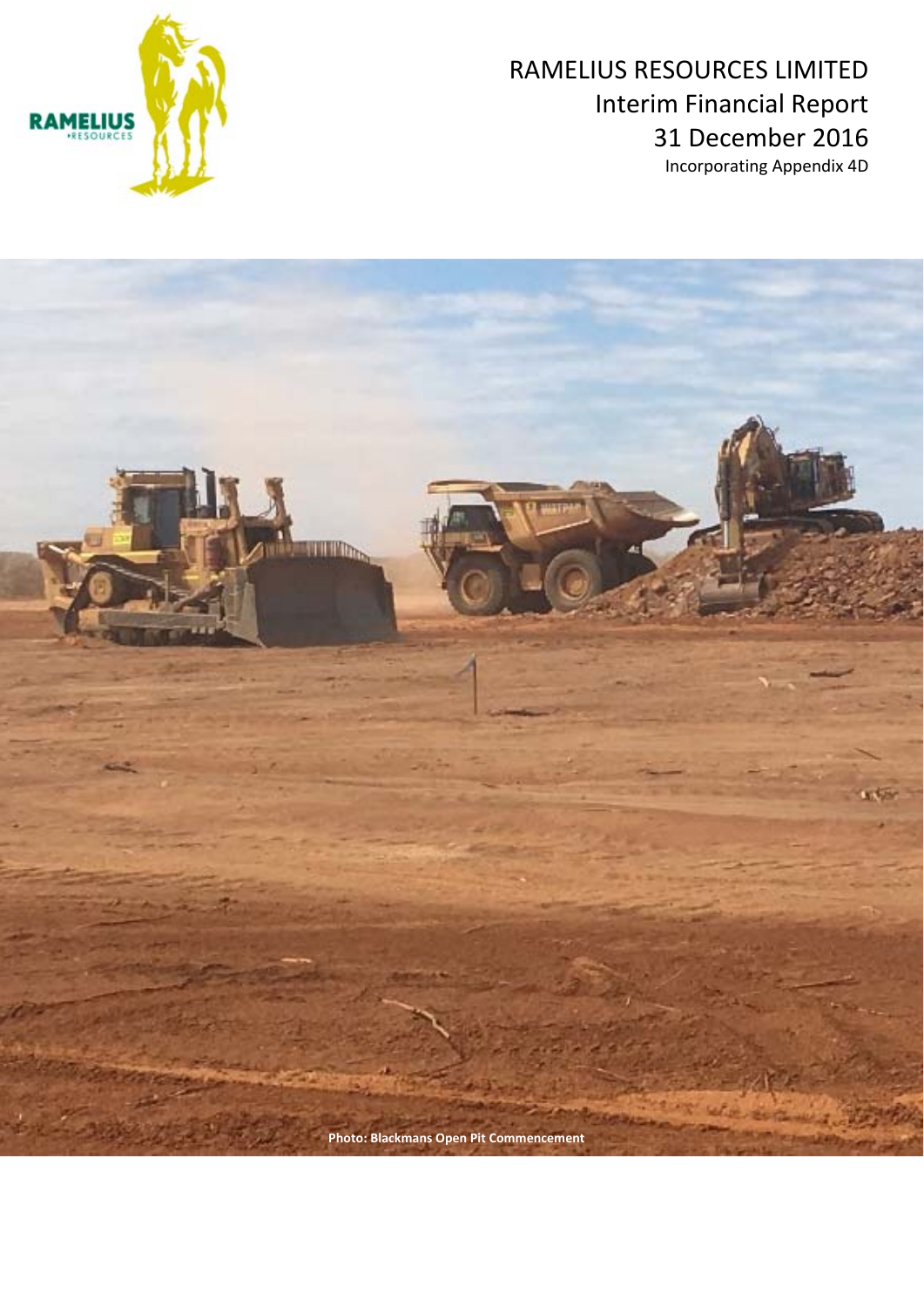### TABLE OF CONTENTS

INTERIM FINANCIAL REPORT ‐ 31 DECEMBER 2016

### **Appendix 4D**

| Results for announcement to the market         | 3  |
|------------------------------------------------|----|
| Financial and corporate highlights             | 4  |
| <b>Directors report</b>                        |    |
|                                                |    |
| Directors                                      | 5  |
| Review and results of operations               | 5  |
| Auditors independence declaration              | 9  |
|                                                |    |
| <b>Interim financial report</b>                |    |
| Consolidated statement of profit or loss       | 10 |
| Consolidated statement of comprehensive income | 11 |
| Consolidated statement of financial position   | 12 |
| Consolidated statement of changes in equity    | 13 |
| Consolidated statement of cash flows           | 14 |
| Notes to the consolidated financial statements | 15 |
| Directors declaration                          | 26 |
| Auditors independent review report             | 27 |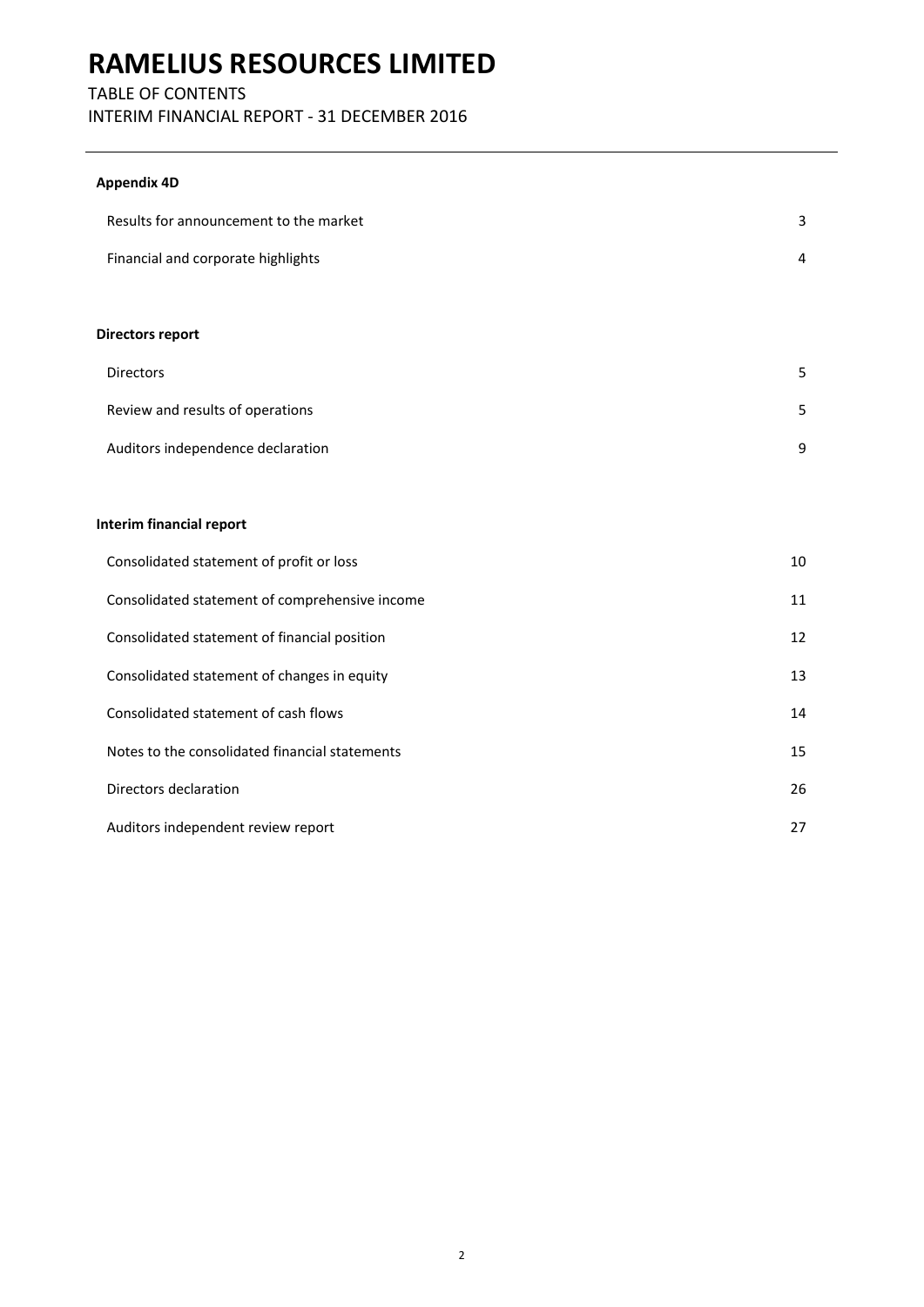APPENDIX 4D

FOR THE HALF YEAR ENDED 31 DECEMBER 2016 (RULE 4.2A)

#### **Results for announcement to the market**

| <b>ABN</b>     | <b>Previous corresponding period</b> |
|----------------|--------------------------------------|
| 51 001 717 540 | 31 December 2015                     |

| 6 months to                                                   |             |                       |          |                          |
|---------------------------------------------------------------|-------------|-----------------------|----------|--------------------------|
| Consolidated <sup>1</sup>                                     | 6 months to | 31 Dec 15             |          | <b>Movement Movement</b> |
|                                                               | 31 Dec 16   | Restated <sup>2</sup> | \$       | %                        |
| Revenue from ordinary activities (\$000's)                    | 106,342     | 77.074                | 29.268   | 37.97                    |
| Net profit (loss) before tax (\$000's)                        | 17,954      | 23.289                | (5, 335) | (22.91)                  |
| Net profit (loss) after tax (\$000's)                         | 12,859      | 16,165                | (3,306)  | (20.45)                  |
| Net profit (loss) after tax attributable to members (\$000's) | 12,859      | 16,165                | (3,306)  | (20.45)                  |
| Net asset backing per ordinary security (\$)                  | 0.31        | 0.24                  | 0.07     | 29.17                    |

1 Results reflect the treatment of Ramelius Milling Services Pty Ltd as a discontinued operation (refer Note 16 of the interim financial report).

2 Restated to reflect forward sales contracts as a contract to sell a non-financial item (refer Note 17 of the interim financial report).

This Appendix 4D is to be read in conjunction with the 2016 Annual Report, the December 2015 Interim Financial Report and Directors' Report.

There were no dividends paid in the half‐year period ended 31 December 2016.

The directors do not propose to pay any dividend for the half year ended 31 December 2016.

#### **Operational highlights**

- Group gold production from Western Australian operations in the half year period to 31 December 2016 of 67,546 ounces at an AISC of A\$1,131 per ounce compared to the prior corresponding period of 51,430 ounces at an AISC of A\$1,145 per ounce.
- Burbanks Processing Plant sold for A\$2.5 million with consideration to be received over a 24 month period
- Commenced decline rehabilitation of Water Tank Hill underground mine
- Maiden ore Reserve established for Milky Way open pit, 3.6km from the Mt Magnet mill
- Disposed of the Kathleen Valley Project tenements for 25 million shares (with a fair value of \$425,000) in Liontown Resources Limited (ASX: LTR). Ramelius retains 100% rights to all gold won from the tenement package and will be entitled to production and gross sales royalties
- Commenced mining activity at Blackmans gold project, 30km north of Mt Magnet
- A new Mineral Resource was generated for the Stellar and Stellar West deposits at Mt Magnet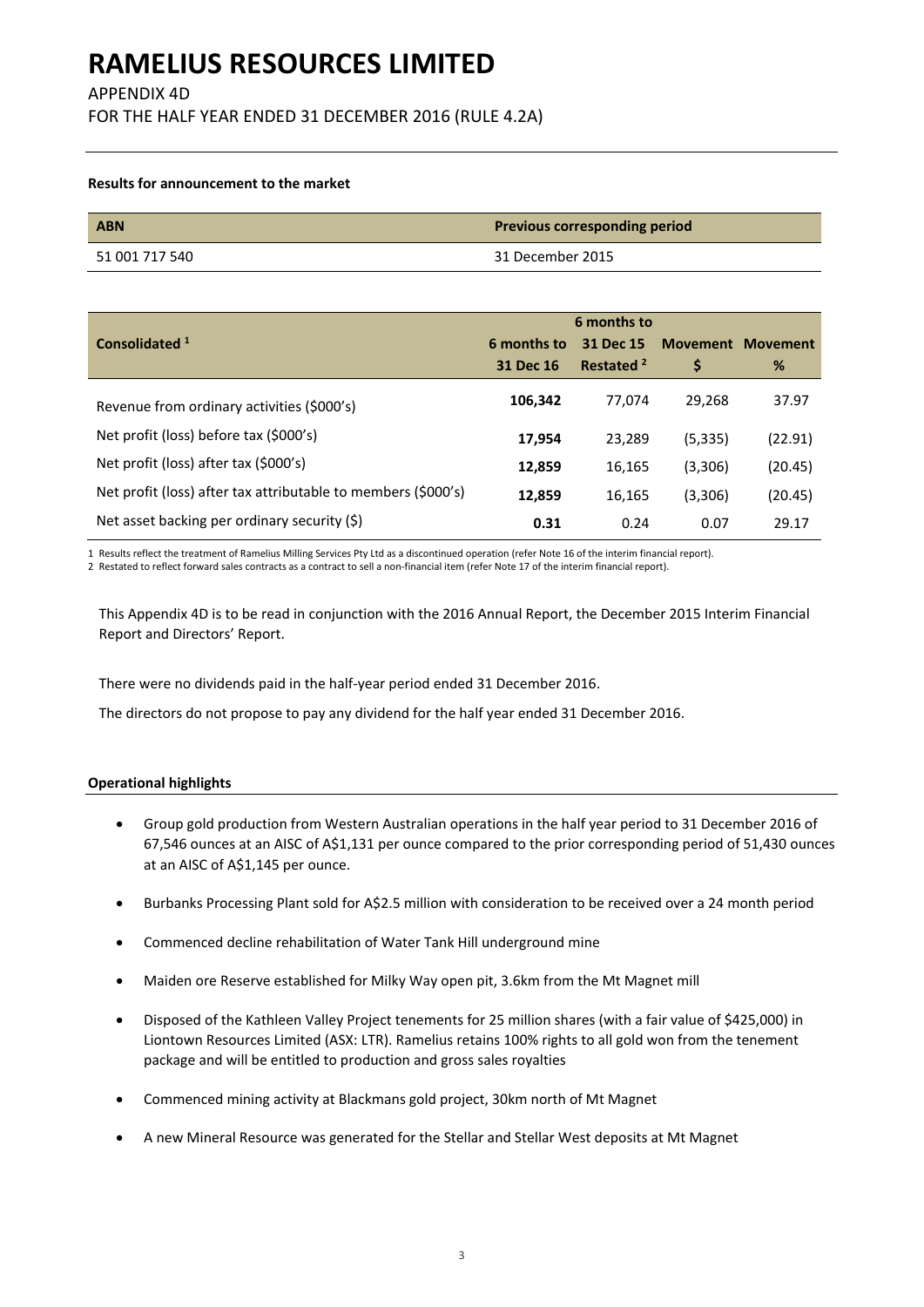### APPENDIX 4D

FOR THE HALF YEAR ENDED 31 DECEMBER 2016 (RULE 4.2A)

#### **Financial and corporate highlights**

- Cash and gold on hand at 31 December 2016 of A\$95.0 million incorporating cash at bank of \$85.7 million and gold on hand of A\$9.3 million (representing 5,839 ounces at A\$1,597 per ounce)
- The A\$10 million financing facility secured with the Commonwealth Bank of Australia (CBA) in June 2015 was not utilised during the period
- Share placement raised net proceeds of A\$23.4m
- Forward sold 30,000oz of gold at an average price of A\$1,830 per ounce
- Ramelius at 31 December 2016 held forward sales contracts for 97,009 ounces of gold at an average price of \$1,673 per ounce deliverable up to June 2018

|                                              | 6 months to<br>31 Dec 16 | 6 months to<br>31 Dec 15<br>Restated <sup>2</sup> | <b>Movement</b><br>\$ |
|----------------------------------------------|--------------------------|---------------------------------------------------|-----------------------|
| Performance <sup>1</sup>                     |                          |                                                   |                       |
| Total sales revenue (\$000's)                | 106,342                  | 77,074                                            | 29,268                |
| Cost of sales (\$000's)                      | (86, 277)                | (49,998)                                          | (36, 279)             |
| Gross profit (loss) (\$000's)                | 20,065                   | 27,076                                            | (7,011)               |
| Net profit (loss) after tax (NPAT) (\$000's) | 12,859                   | 16,165                                            | (3,306)               |
| Basic EPS (cps)                              | 2.49                     | 3.42                                              | (0.93)                |
| Diluted EPS (cps)                            | 2.46                     | 3.42                                              | (0.96)                |

1 Results reflect the treatment of Ramelius Milling Services Pty Ltd as a discontinued operation (refer Note 16 of the interim financial report).

2 Restated to reflect forward sales contracts as a contract to sell a non-financial item (refer Note 17 of the interim financial report).

| <b>Cash flows</b>                             |           |           |                 |
|-----------------------------------------------|-----------|-----------|-----------------|
| Cash flow from operating activities (\$000's) | 59,656    | 39,234    | 20,422          |
|                                               |           |           |                 |
|                                               | As at     | As at     | <b>Movement</b> |
|                                               | 31 Dec 16 | 30 Jun 16 | %               |
| Einancial nocition                            |           |           |                 |

| <b>Financial position</b> |         |         |       |
|---------------------------|---------|---------|-------|
| Net assets (\$000's)      | 164,484 | 127.588 | 28.92 |
| Cash balance (\$000's)    | 85.668  | 44.272  | 93.50 |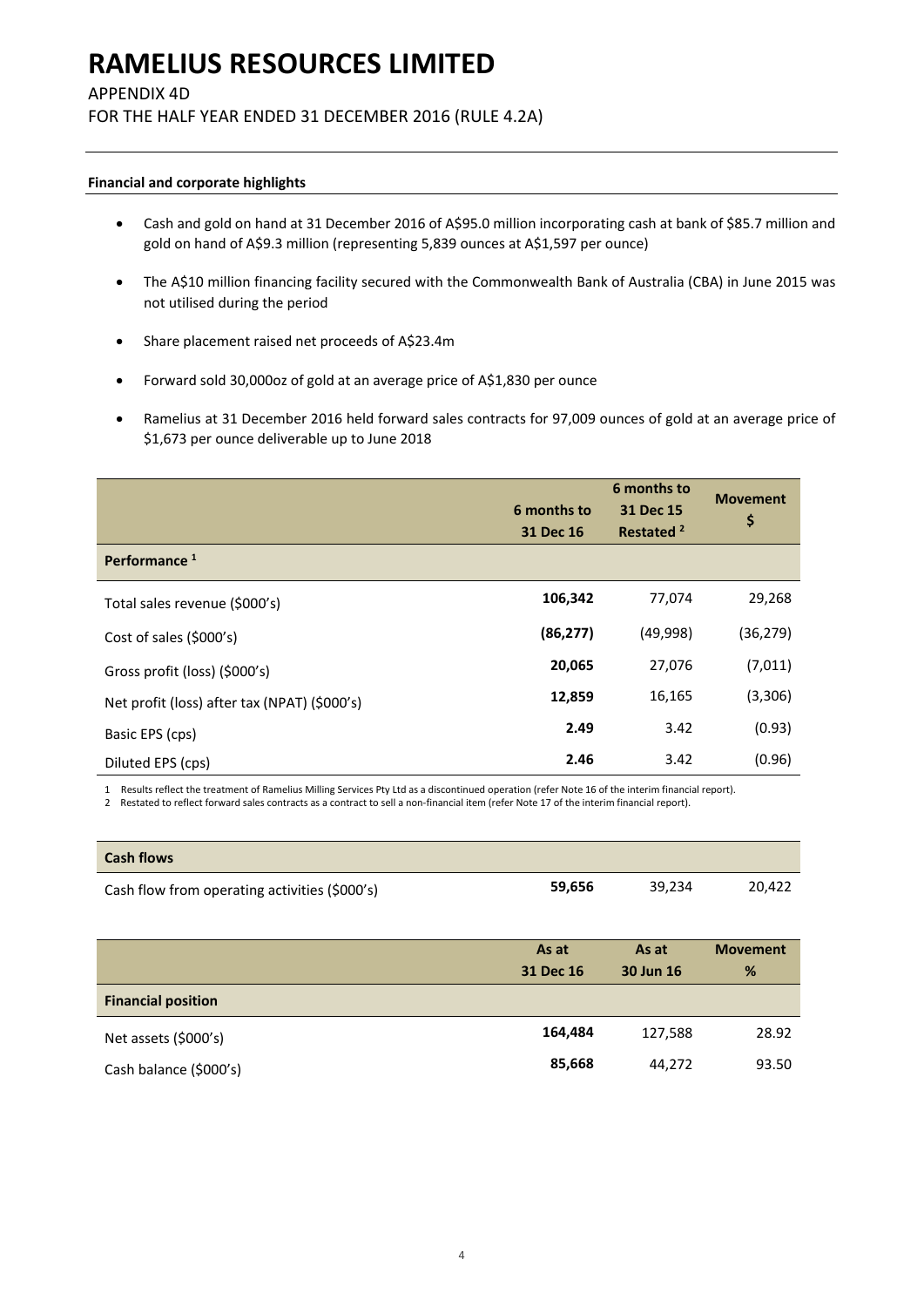### DIRECTORS' REPORT

FOR THE HALF YEAR ENDED 31 DECEMBER 2016

Your directors present their report on the consolidated entity consisting of Ramelius Resources Limited and its controlled entities for the half year ended 31 December 2016 and the auditor's independent review report thereon.

### **Directors**

The directors of Ramelius Resources Limited (Ramelius or Company) at any time during or since the end of the half year are:

**Robert Michael Kennedy** Independent Non‐Executive Chairman

**Mark William Zeptner** Managing Director

**Kevin James Lines**  Independent Non‐Executive Director

**Michael Andrew Bohm**

Independent Non‐Executive Director

### **Review and results of operations**

#### **Financial**

Sales revenue for the half year ended 31 December 2016 increased by 38% to \$106.3M compared to \$77.1M in the previous corresponding period, mainly due to:

- greater gold production ounces sold
- an increase in the average realised gold price
- greater silver sales revenue



Sales Revenue (\$M)

^ Dec‐15 restated to reflect forward sales contracts as a contract to sell a non‐financial item (refer Note 17).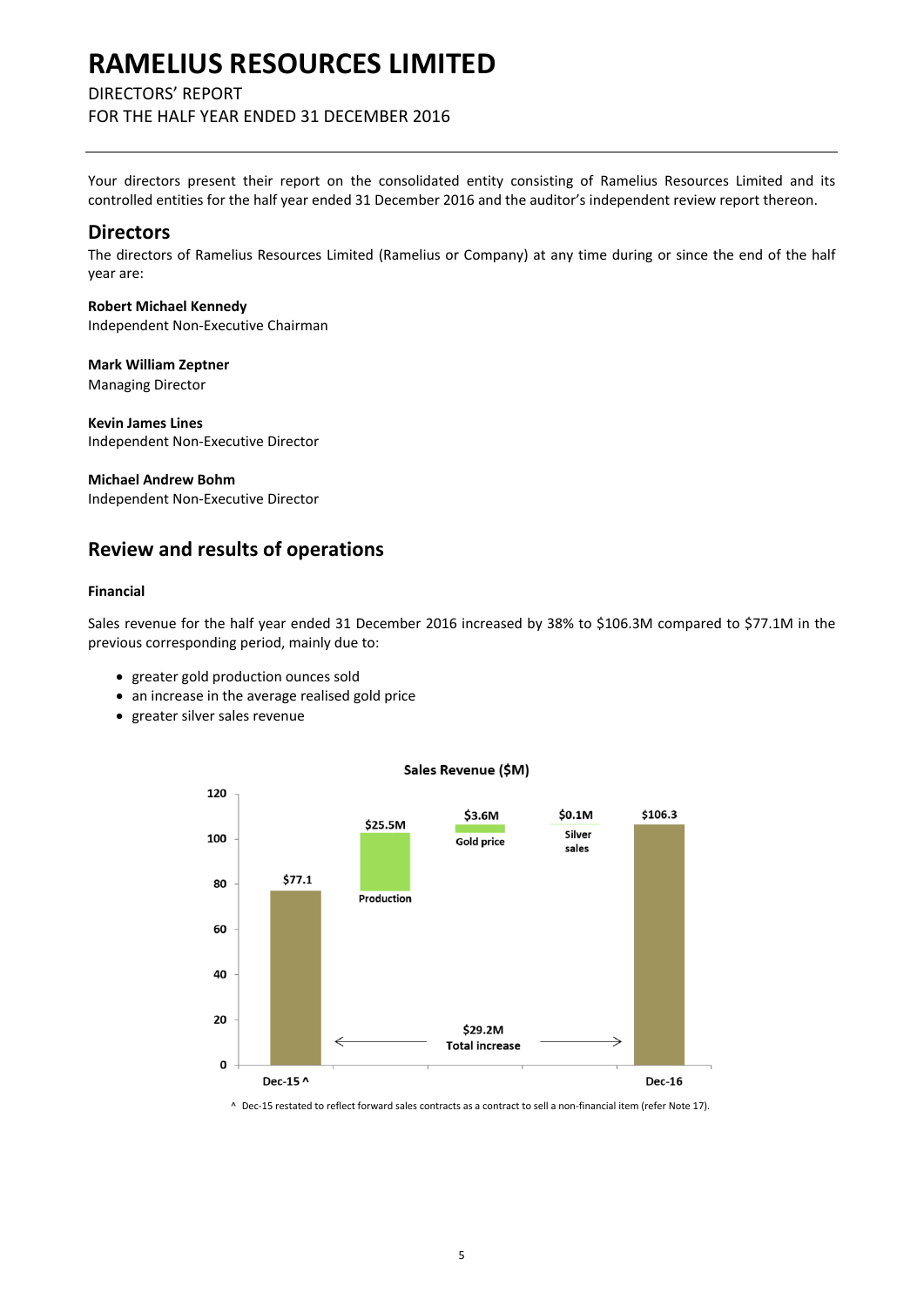DIRECTORS' REPORT

FOR THE HALF YEAR ENDED 31 DECEMBER 2016

### **Gross profit (loss)**

Gross profit for the half year ended 31 December 2016 was \$20.1M, down from the previous corresponding period gross profit of \$27.1M as follows.

| Gross profit <sup>1</sup>           |       | <b>Dec-16</b> | Dec-15 $2$ | <b>Movement</b> |
|-------------------------------------|-------|---------------|------------|-----------------|
| Sales revenue                       | \$M   | 106.3         | 77.1       | 29.2            |
| Cash cost of production             | \$M   | (54.7)        | (40.6)     | (14.1)          |
| <b>Cash effect</b>                  | \$M\$ | 51.6          | 36.5       | 15.1            |
| Amortisation and depreciation       | \$M   | (31.3)        | (16.9)     | (14.4)          |
| Inventory movements and write-downs | \$M   | (0.2)         | 7.5        | (7.7)           |
| Gross profit $1$                    | \$M   | 20.1          | 27.1       | (7.0)           |

1 Results reflect the treatment of Ramelius Milling Services Pty Ltd as a discontinued operation (refer Note 16 of the interim financial report).

2 Restated to reflect forward sales contracts as a contract to sell a non‐financial item (refer Note 17 of the interim financial report).

#### **Profit after tax**

A profit after income tax was recorded for the half year ended 31 December 2016 of \$12.9M, compared to a profit of \$16.2M in the previous corresponding period.

#### **Operations**

Mining activity in the period focused on Mt Magnet, Kathleen Valley and Vivien gold projects in Western Australia. Mining at Mt Magnet continued at the Perseverance open pit and progress was made on the new Titan open pit cutback, the Blackmans open pit and the Water Tank Hill underground mine. The Kathleen Valley gold project was completed and also rehabilitated in the period. Stoping activities at Vivien commenced during the period and development advancement and underground mining continued. The Burbanks processing facility which was on care and maintenance was sold in the period.

Total fine gold production totalled 67,546 ounces compared to 51,430 ounces in the previous corresponding period.

Total All-In Sustaining Cost (AISC) of production for the calendar year averaged \$1,148 per ounce which was below the average realised gold price of \$1,630 per ounce over the same period.



#### Margin (\$/oz) and Fine Gold Production (oz)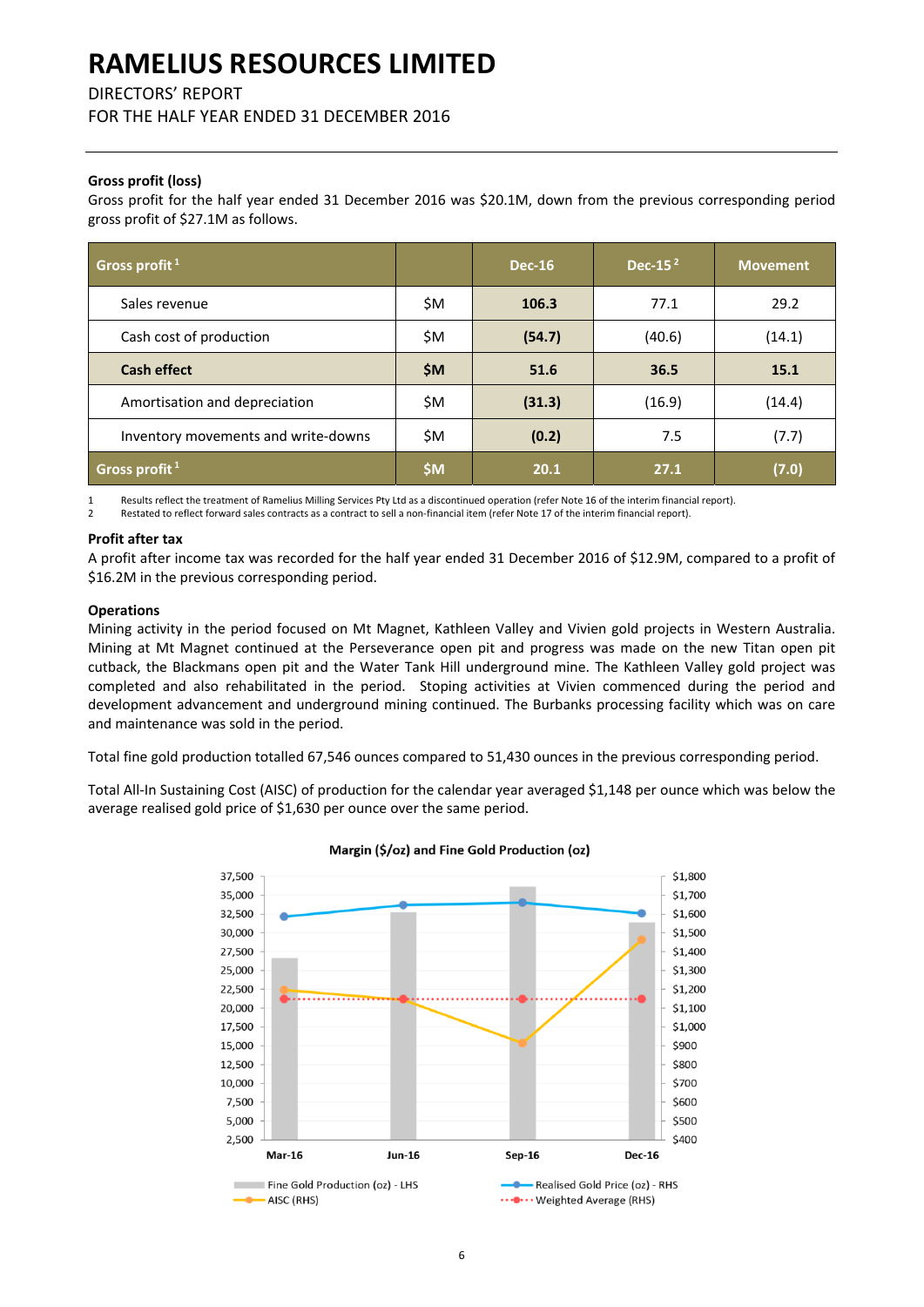### DIRECTORS' REPORT

FOR THE HALF YEAR ENDED 31 DECEMBER 2016

#### **Project development**

#### **Milky Way (WA)**

The Milky Way gold project is located 3.6km southwest of the Checkers Mill at Mt Magnet. A maiden Ore Reserve was released in the period.

#### **Stellar / Stellar West (WA)**

A new Mineral Resource was generated for the Stellar and Stellar West deposits which have the potential to add to the Milky Way project located nearby.

Work is currently underway to submit a combined Mining Proposal for the Milky Way/Stellar/Stellar West area, following completion of the necessary geotechnical, hydrology, mine and waste dump design and mine scheduling tasks.

#### **Exploration**

Exploration activity in the period primarily focussed on Mt Magnet, Kathleen Valley and Coogee projects in Western Australia and the Tanami Joint Venture in the Northern Territory.

#### **Mt Magnet (WA)**

Exploration activity focussed within the Boogardie Basin and the greater Mt Magnet area including Morning Star, Black Cat South and Hesperus pits. Infill RC drilling is planned for targets at Morning Star and further Aircore drilling is planned within the Boogardie Basin plus deep exploratory diamond drilling is scheduled to commence at Morning Star Deeps in the first half of 2017.

#### **Kathleen Valley (WA) ‐ Ramelius 100% Gold Rights Only**

Ramelius sold the Kathleen Valley Project tenements to Liontown Resources Limited (ASX: LTR) which was completed on 9 December 2016 with the issue of 25 million fully paid ordinary LTR shares to Ramelius. Ramelius retains 100% rights to all gold won from the tenement package and will be entitled to production and gross sales royalties.

### **Coogee (WA)**

No significant results were returned from the small diamond drilling programme completed over Coogee Beach.

#### **Tanami Joint Venture Gold Project (NT) ‐ Ramelius 85%**

Drilling at the Suplejack target returned no significant results in the period and no further exploration is planned at this stage. Reconnaissance Aircore drilling was completed over the Highland Rocks Exploration Licenses however only low order gold anomalism was returned from the drilling. It is anticipated the balance of the Tanami joint venture Exploration License Applications will be granted ahead of the start of the 2017 field season in April 2017.

#### **Corporate**

The A\$10,000,000 financing facility secured with the Commonwealth Bank of Australia (CBA) in June 2015 remained undrawn in the period.

A binding Share Sale Agreement was signed by Ramelius and Maximus Resources Limited (MXR), a related entity of the Chairman, for the purchase of the Burbanks processing facility for \$2,500,000 which includes staged payments over a 24 month period.

Ramelius continued to deliver gold into its forward sales program during the period and at 31 December 2016, held forward sales contracts for 97,009 ounces of gold at an average price of \$1,673 per ounce deliverable up to June 2018.

### **Rounding of amounts**

Ramelius Resources Limited is a type of company referred to in ASIC Corporations (Rounding in Financial/Directors' Reports) Instrument 2016/191 and therefore the amounts contained in this report and in the financial report have been rounded to the nearest \$1,000, or in certain cases, to the nearest dollar.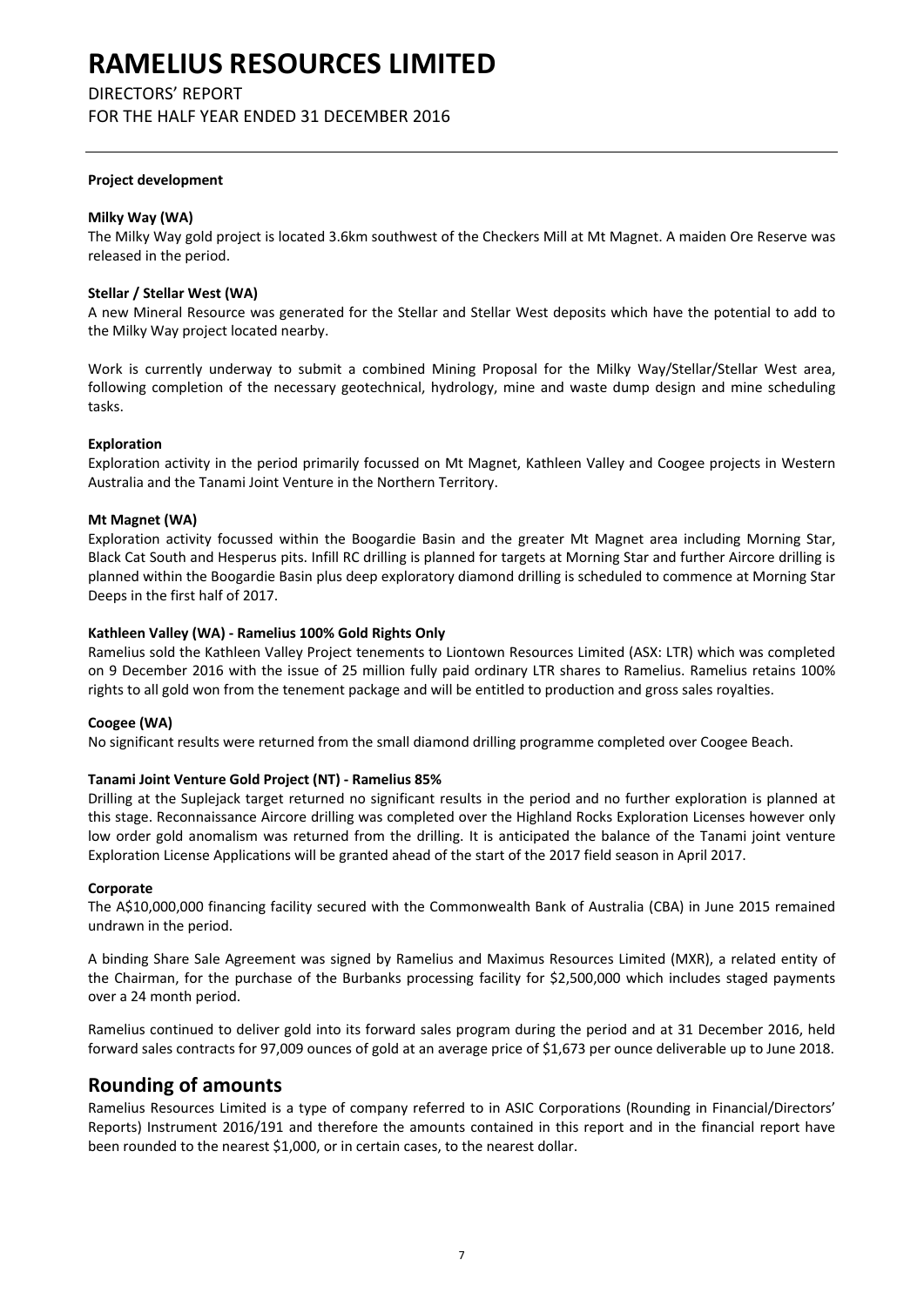**DIRECTORS' REPORT** FOR THE HALF YEAR ENDED 31 DECEMBER 2016

### Auditors independence declaration

A copy of the auditor's Independence Declaration as required under section 307C of the Corporations Act 2001 follows the Directors Report.

The Directors' Report is signed in accordance with a resolution of the directors.

**Robert Michael Kennedy** Chairman Adelaide 16 February 2017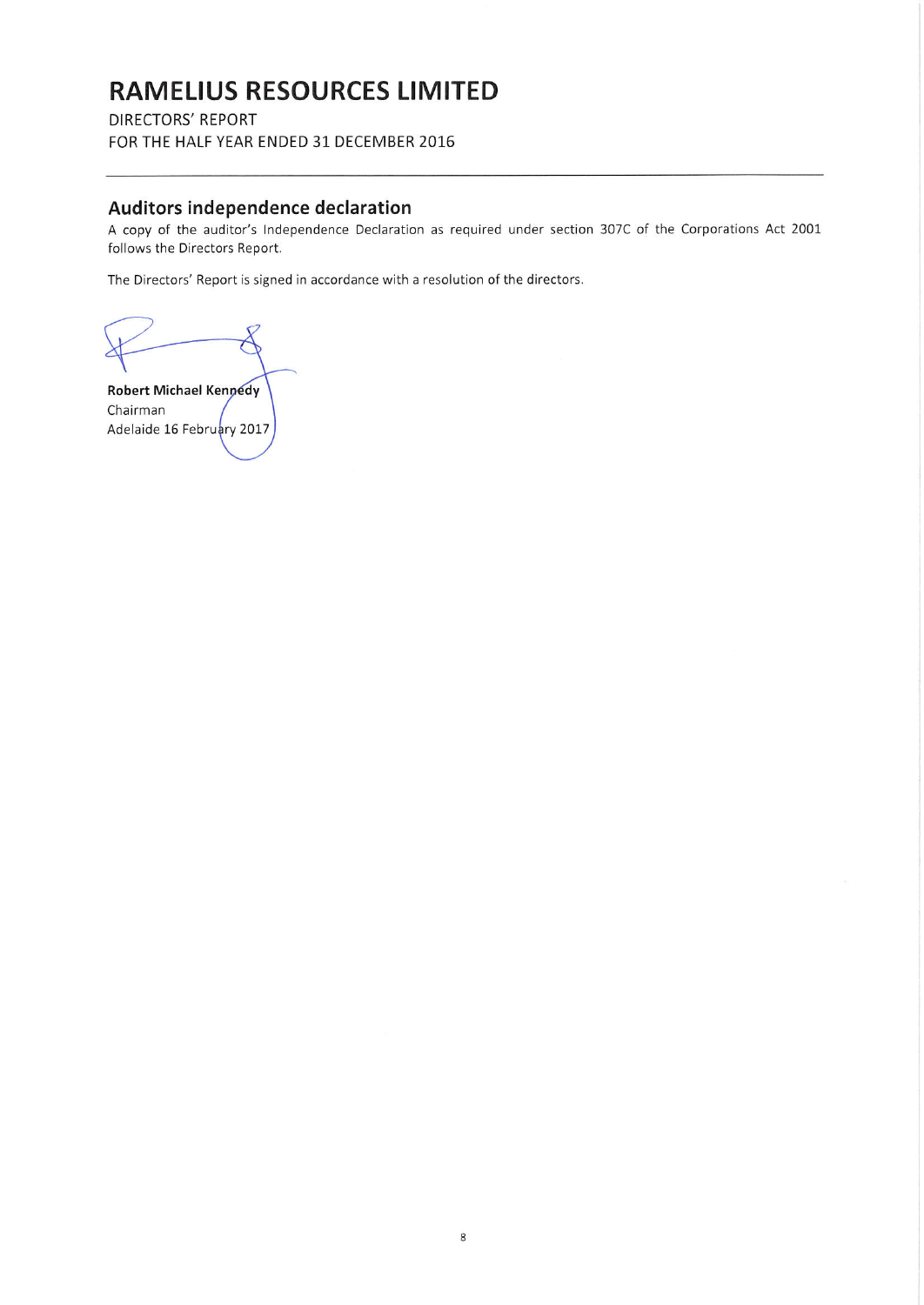

Grant Thornton House Level 3 170 Frome Street Adelaide, SA 5000 Correspondence to: GPO Box 1270 Adelaide SA 5001

**T** 61 8 8372 6666 **F** 61 8 8372 6677 **E** info.sa@au.gt.com **W** www.grantthornton.com.au

### AUDITOR'S INDEPENDENCE DECLARATION TO THE DIRECTORS OF RAMELIUS RESOURCES LIMITED

In accordance with the requirements of section 307C of the Corporations Act 2001, as lead auditor for the review of Ramelius Resources Limited for the half-year ended 31 December 2016, I declare that, to the best of my knowledge and belief, there have been:

- a No contraventions of the auditor independence requirements of the Corporations Act 2001 in relation to the review; and
- b No contraventions of any applicable code of professional conduct in relation to the review.

irant Thornton,

GRANT THORNTON AUDIT PTY LTD Chartered Accountants

 $J/L$  Humphrey Partner – Audit & Assurance

Adelaide, 16 February 2017

Grant Thornton Audit Pty Ltd ACN 130 913 594 a subsidiary or related entity of Grant Thornton Australia Ltd ABN 41 127 556 389

'Grant Thornton' refers to the brand under which the Grant Thornton member firms provide assurance, tax and advisory services to their clients and/or refers to one or more member firms, as the context requires. Grant Thornton Australia Ltd is a member firm of Grant Thornton International Ltd (GTIL). GTIL and the member firms are not a worldwide partnership. GTIL and each member firm is a separate legal entity. Services are delivered by the member firms. GTIL does not provide services to clients. GTIL and its member firms are not agents of, and do not obligate one another and are not liable for one another's acts or omissions. In the Australian context only, the use of the term 'Grant Thornton' may refer to Grant Thornton Australia Limited ABN 41 127 556 389 and its Australian subsidiaries and related entities. GTIL is not an Australian related entity to Grant Thornton Australia Limited.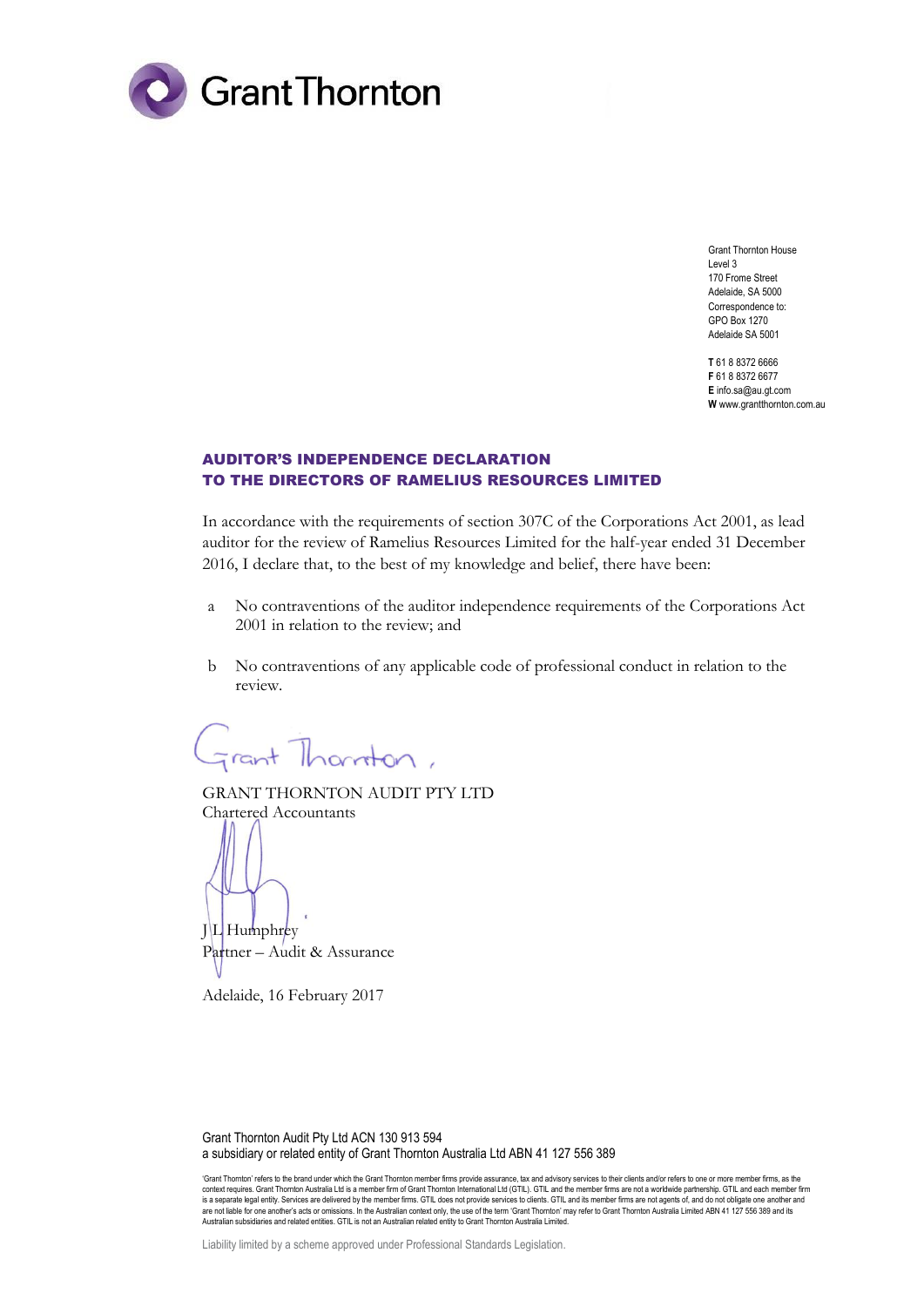## CONSOLIDATED STATEMENT OF PROFIT OR LOSS

FOR THE HALF YEAR ENDED 31 DECEMBER 2016

|                                                           |             | <b>Consolidated</b> |                       |
|-----------------------------------------------------------|-------------|---------------------|-----------------------|
|                                                           |             |                     | Dec 2015              |
|                                                           |             | <b>Dec 2016</b>     | Restated <sup>1</sup> |
|                                                           | <b>Note</b> | \$000               | \$000                 |
|                                                           |             |                     |                       |
| Sales revenue                                             | 4(a)        | 106,342             | 77,074                |
| Cost of production                                        | 4(b)        | (86, 277)           | (49, 998)             |
| <b>Gross profit</b>                                       |             | 20,065              | 27,076                |
| Other income                                              | 4(c)        | 1,789               | 4                     |
| Other expenses                                            | 4(d)        | (4, 128)            | (3,658)               |
|                                                           |             |                     |                       |
| Operating profit before interest income and finance costs |             | 17,726              | 23,422                |
| Interest income                                           | 4(e)        | 598                 | 294                   |
| Finance costs                                             | 4(e)        | (370)               | (427)                 |
| Profit before income tax                                  |             | 17,954              | 23,289                |
| Income tax expense                                        | 5           | (5, 128)            | (6,907)               |
| <b>Profit from continuing operations</b>                  |             | 12,826              | 16,382                |
| Profit (loss) from discontinued operations                | 16          | 33                  | (217)                 |
|                                                           |             |                     |                       |
| Profit for the half year                                  |             | 12,859              | 16,165                |
|                                                           |             |                     |                       |
| Earnings per share (cents per share)                      |             |                     |                       |
| <b>Basic earnings per share</b>                           |             |                     |                       |
| - Continuing operations                                   |             | 2.48                | 3.47                  |
| - Discontinued operations                                 |             | 0.01                | (0.05)                |
| <b>Total basic earnings per share</b>                     |             | 2.49                | 3.42                  |
| <b>Diluted earnings per share</b>                         |             |                     |                       |
| - Continuing operations                                   |             | 2.45                | 3.47                  |
| Discontinued operations                                   |             | 0.01                | (0.05)                |
|                                                           |             |                     |                       |
| Total diluted earnings per share                          |             | 2.46                | 3.42                  |
|                                                           |             |                     |                       |

1 Restated to reflect forward sales contracts as a contract to sell a non-financial item (refer Note 17).

The above consolidated statement of profit or loss should be read in conjunction with the accompanying notes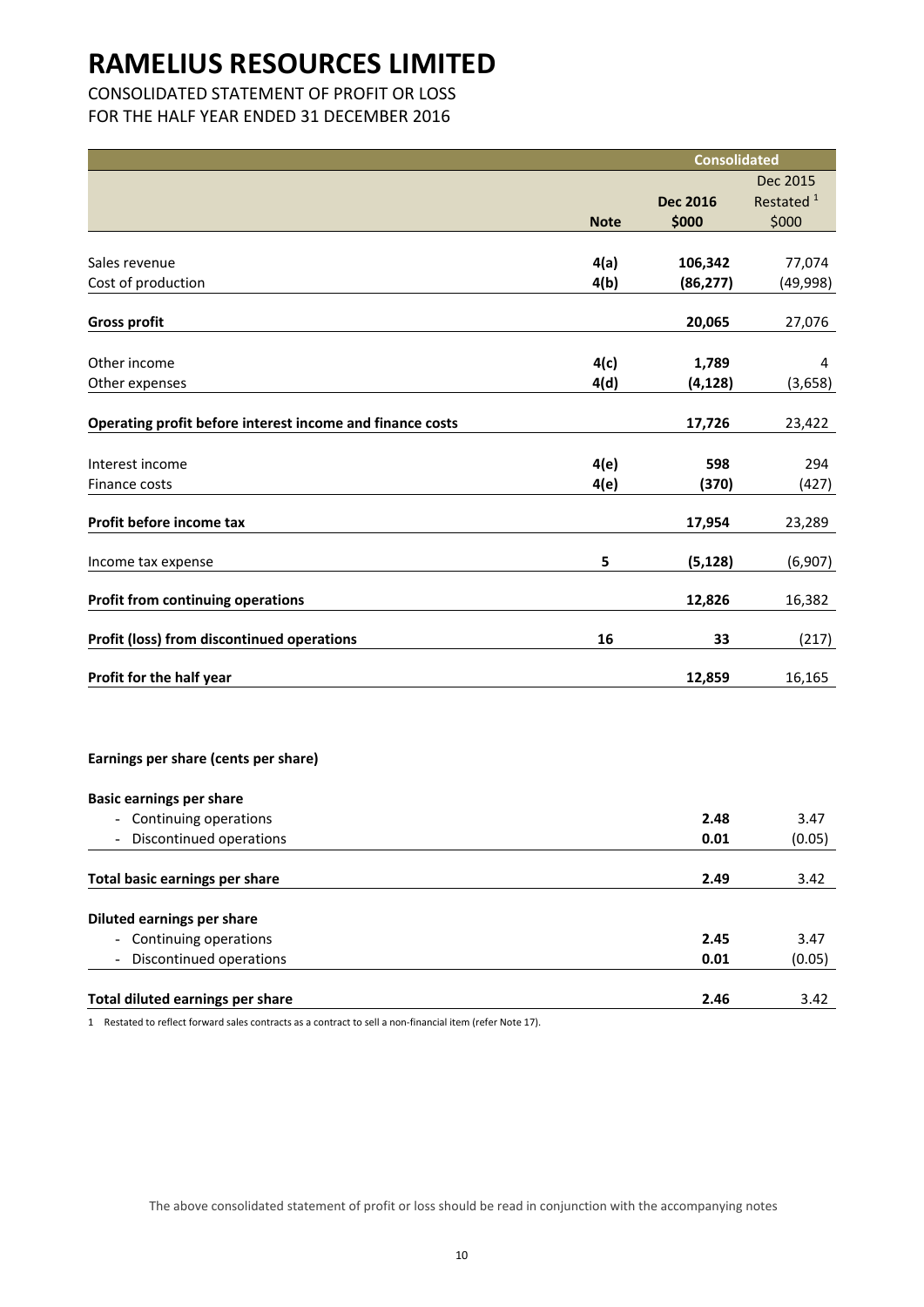## CONSOLIDATED STATEMENT OF COMPREHENSIVE INCOME

## FOR THE HALF YEAR ENDED 31 DECEMBER 2016

|                                                   | <b>Consolidated</b> |                       |
|---------------------------------------------------|---------------------|-----------------------|
|                                                   |                     | Dec 2015              |
|                                                   | <b>Dec 2016</b>     | Restated <sup>1</sup> |
|                                                   | \$000               | \$000                 |
| Profit after income tax                           | 12,859              | 16,165                |
| Other comprehensive income, net of tax            |                     |                       |
| Items that may be reclassified to profit or loss  |                     |                       |
| Change in fair value of available-for-sale assets | (29)                | (144)                 |
| Other comprehensive income, net of tax            | (29)                | (144)                 |
| <b>Total comprehensive income</b>                 | 12,830              | 16,021                |

1 Restated to reflect forward sales contracts as a contract to sell a non-financial item (refer Note 17).

The above consolidated statement of comprehensive income should be read in conjunction with the accompanying notes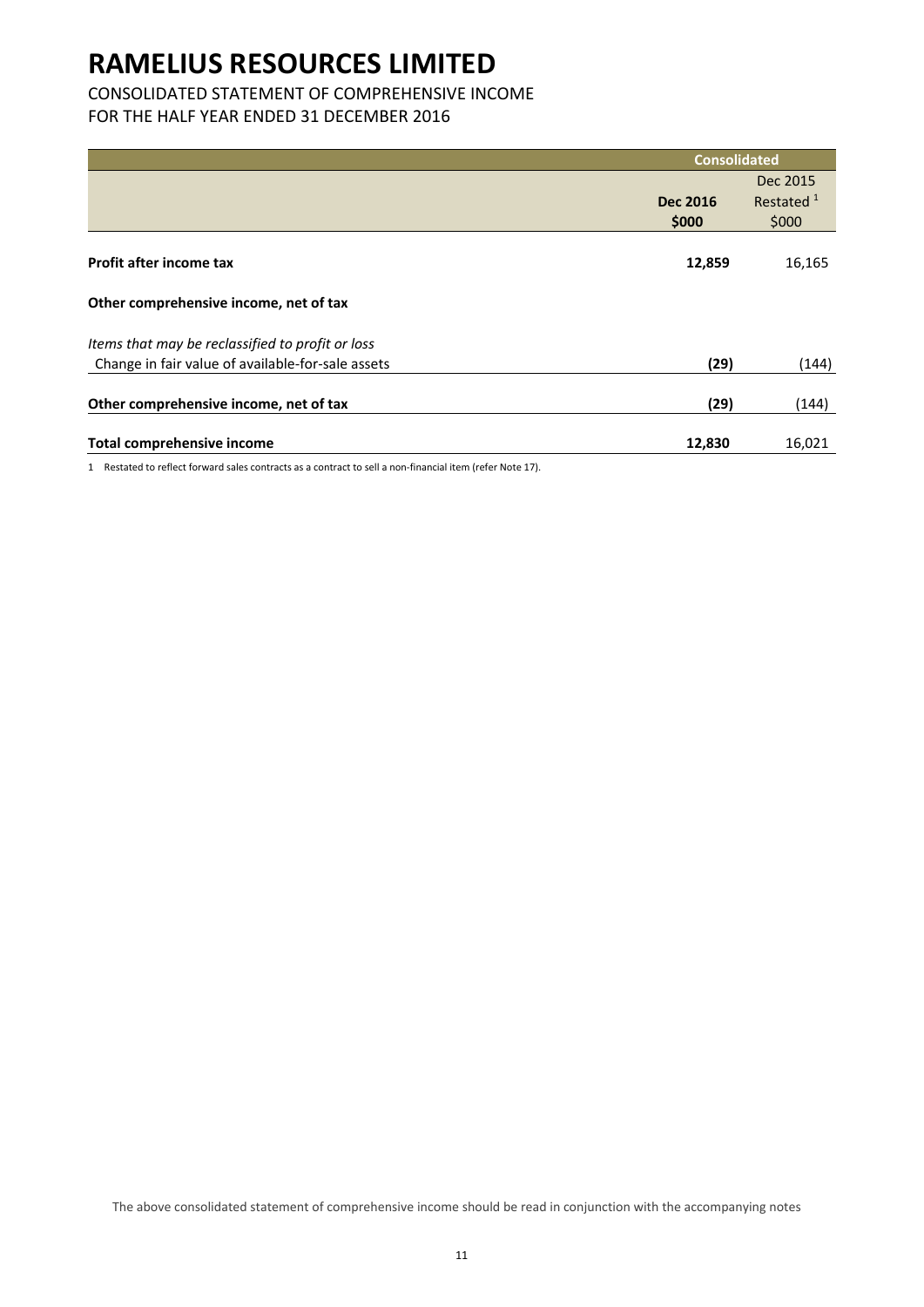CONSOLIDATED STATEMENT OF FINANCIAL POSITION

AS AT 31 DECEMBER 2016

|                                                       |                         | <b>Consolidated</b> |                 |
|-------------------------------------------------------|-------------------------|---------------------|-----------------|
|                                                       |                         | <b>Dec 2016</b>     | <b>Jun 2016</b> |
|                                                       | <b>Note</b>             | \$000               | \$000           |
|                                                       |                         |                     |                 |
| <b>Current assets</b>                                 |                         |                     |                 |
| Cash and cash equivalents                             |                         | 85,668              | 44,272          |
| Trade and other receivables                           |                         | 2,626               | 1,836           |
| Inventories                                           | 6                       | 19,337              | 18,947          |
| Other assets                                          |                         | 707                 | 868             |
| Assets and disposal group classified as held for sale | 16                      |                     | 3,225           |
| <b>Total current assets</b>                           |                         | 108,338             | 69,148          |
|                                                       |                         |                     |                 |
| <b>Non-current assets</b>                             |                         |                     |                 |
| Trade and other receivables                           |                         | 983                 |                 |
| Available-for-sale financial assets                   | $\overline{\mathbf{z}}$ | 543                 | 132             |
| Property, plant and equipment                         | 8                       | 19,533              | 20,539          |
| Development assets                                    | 9                       | 58,611              | 60,634          |
| Intangible assets                                     |                         | 30                  | 73              |
| Exploration and evaluation expenditure                | 10                      | 11,908              | 7,784           |
| Deferred tax assets                                   |                         | 31,580              | 35,410          |
| Other assets                                          |                         | 512                 | 526             |
| <b>Total non-current assets</b>                       |                         | 123,700             | 125,098         |
|                                                       |                         |                     |                 |
| <b>Total assets</b>                                   |                         | 232,038             | 194,246         |
|                                                       |                         |                     |                 |
| <b>Current liabilities</b>                            |                         |                     |                 |
| Trade and other payables                              |                         | 24,580              | 22,255          |
| Provisions                                            |                         | 3,071               | 3,392           |
| Liabilities included in disposal group held for sale  | 16                      |                     | 2,070           |
| <b>Total current liabilities</b>                      |                         | 27,651              | 27,717          |
|                                                       |                         |                     |                 |
| <b>Non-current liabilities</b>                        |                         |                     |                 |
| Provisions                                            |                         | 22,559              | 22,336          |
| Deferred tax liabilities                              |                         | 17,344              | 16,605          |
| <b>Total non-current liabilities</b>                  |                         | 39,903              | 38,941          |
|                                                       |                         |                     |                 |
| <b>Total liabilities</b>                              |                         | 67,554              | 66,658          |
| <b>Net assets</b>                                     |                         | 164,484             | 127,588         |
|                                                       |                         |                     |                 |
| <b>Equity</b>                                         |                         |                     |                 |
| Share capital                                         | $12\,$                  | 148,770             | 125,080         |
| Reserves                                              |                         | 770                 | 423             |
| Retained profit                                       |                         | 14,944              | 2,085           |
| <b>Total equity</b>                                   |                         | 164,484             | 127,588         |
|                                                       |                         |                     |                 |

The above consolidated statement of financial position should be read in conjunction with the accompanying notes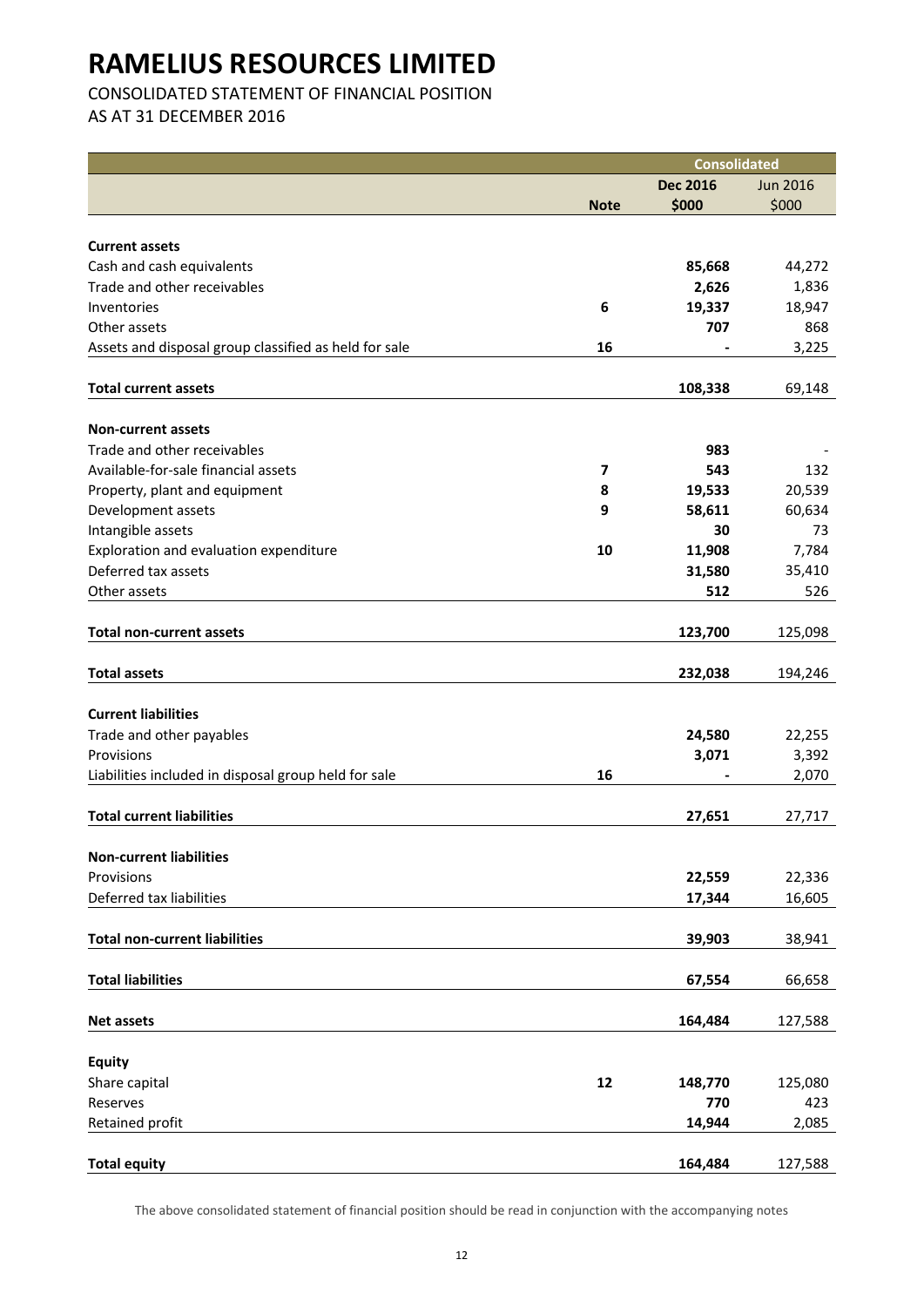## CONSOLIDATED STATEMENT OF CHANGES IN EQUITY

FOR THE HALF YEAR ENDED 31 DECEMBER 2016

|                                                          | <b>Consolidated</b>              |                                                   |                                            |                                          |                                              |                       |
|----------------------------------------------------------|----------------------------------|---------------------------------------------------|--------------------------------------------|------------------------------------------|----------------------------------------------|-----------------------|
|                                                          | <b>Share</b><br>capital<br>\$000 | <b>Share-based</b><br>payment<br>reserve<br>\$000 | Available-<br>for-sale<br>reserve<br>\$000 | Asset<br>revaluation<br>reserve<br>\$000 | <b>Retained</b><br>profit<br>(loss)<br>\$000 | <b>Total</b><br>\$000 |
|                                                          |                                  |                                                   |                                            |                                          |                                              |                       |
| Balance 1 July 2015                                      | 124,251                          | 2,545                                             | (93)                                       | 634                                      | (28, 033)                                    | 99,304                |
| Profit for the half-year                                 |                                  |                                                   |                                            |                                          | 21,914                                       | 21,914                |
| Effect of restatement (Note 17)                          |                                  |                                                   |                                            |                                          | (5,749)                                      | (5, 749)              |
| Profit for the half-year (restated)                      |                                  |                                                   |                                            |                                          | 16,165                                       | 16,165                |
| Other comprehensive income                               |                                  |                                                   | (144)                                      |                                          |                                              | (144)                 |
| Total comprehensive income (restated)                    |                                  |                                                   | (144)                                      |                                          | 16,165                                       | 16,021                |
| Transactions with owners in their<br>capacity as owners: |                                  |                                                   |                                            |                                          |                                              |                       |
| Share capital                                            | 534                              |                                                   |                                            |                                          |                                              | 534                   |
| Transaction costs net of tax                             | (3)                              |                                                   |                                            |                                          |                                              | (3)                   |
| Share based payments                                     | $\blacksquare$                   | 32                                                |                                            |                                          |                                              | 32                    |
| Balance 31 December 2015 (restated)                      | 124,782                          | 2,577                                             | (237)                                      | 634                                      | (11,868)                                     | 115,888               |
| Balance 1 July 2016                                      | 125,080                          | 84                                                | (295)                                      | 634                                      | 2,085                                        | 127,588               |
| Profit for the half-year                                 |                                  |                                                   |                                            | $\blacksquare$                           | 12,859                                       | 12,859                |
| Other comprehensive income                               |                                  |                                                   | (29)                                       | $\overline{\phantom{a}}$                 |                                              | (29)                  |
| <b>Total comprehensive income</b>                        |                                  |                                                   | (29)                                       |                                          | 12,859                                       | 12,830                |
| Transactions with owners in their<br>capacity as owners: |                                  |                                                   |                                            |                                          |                                              |                       |
| Share capital                                            | 25,000                           |                                                   |                                            |                                          |                                              | 25,000                |
| <b>Transaction costs net of tax</b>                      | (1, 310)                         |                                                   |                                            |                                          |                                              | (1, 310)              |
| <b>Share based payments</b>                              |                                  | 376                                               |                                            |                                          |                                              | 376                   |
| <b>Balance 31 December 2016</b>                          | 148,770                          | 460                                               | (324)                                      | 634                                      | 14,944                                       | 164,484               |

The above consolidated statement of changes in equity should be read in conjunction with the accompanying notes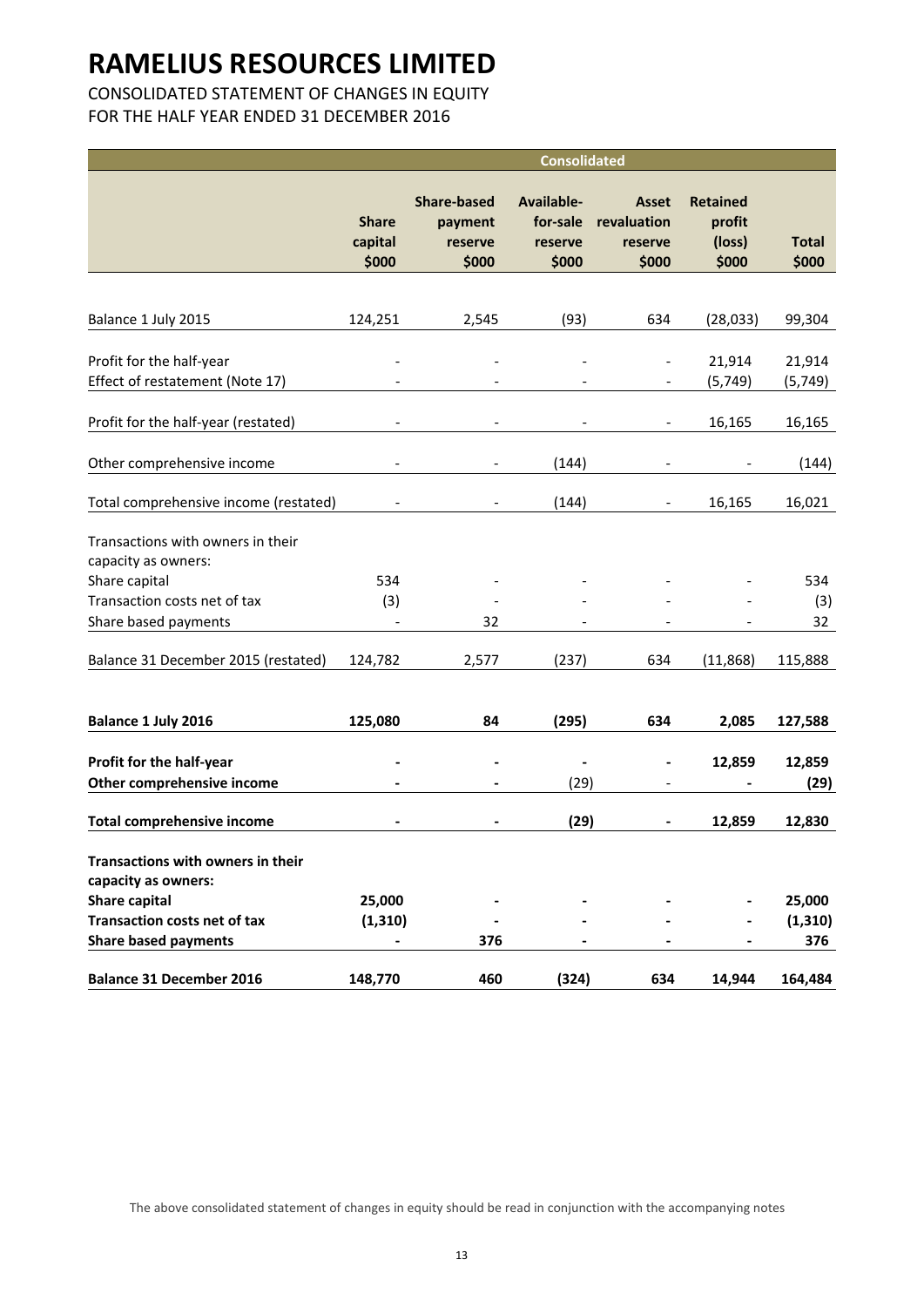## CONSOLIDATED STATEMENT OF CASH FLOWS

FOR THE HALF YEAR ENDED 31 DECEMBER 2016

|                                                                   |             | <b>Consolidated</b> |                |
|-------------------------------------------------------------------|-------------|---------------------|----------------|
|                                                                   |             | <b>Dec 2016</b>     | Dec 2015       |
|                                                                   | <b>Note</b> | \$000               | \$000          |
|                                                                   |             |                     |                |
| Cash flows from operating activities                              |             |                     |                |
| Receipts from operations                                          |             | 106,313             | 79,969         |
| Payments to suppliers and employees                               |             | (47, 285)           | (40, 722)      |
| Interest received                                                 |             | 618                 | 303            |
| Finance costs                                                     |             | (2)                 | (69)           |
| Payments for derivatives                                          |             | (80)                | (186)          |
| Net cash provided by (used in) discontinued operations            | 16          | 92                  | (61)           |
| Net cash provided by (used in) operating activities               |             | 59,656              | 39,234         |
|                                                                   |             |                     |                |
| Cash flows from investing activities                              |             |                     |                |
| Payments for property, plant, equipment                           |             | (2, 132)            | (3,092)        |
| Proceeds from sale of property, plant and equipment               |             | 5                   |                |
| Payments for development                                          |             | (34, 023)           | (30, 940)      |
| Payments for available-for-sale financial assets                  |             | (15)                |                |
| Payment for site rehabilitation and demobilisation                |             | (588)               | (37)           |
| Payments for mining tenements and exploration                     |             | (5, 158)            | (2, 253)       |
| Proceeds from sale of subsidiary                                  |             | 521                 |                |
| Net cash provided by (used in) investing activities               |             | (41, 390)           | (36,322)       |
|                                                                   |             |                     |                |
| Cash flows from financing activities<br>Repayment of borrowings   |             |                     | (637)          |
| Proceeds from issue of shares                                     |             | 25,000              | 534            |
| Transaction costs from issue of shares                            |             | (1, 871)            | (4)            |
|                                                                   |             |                     |                |
| Net cash provided by (used in) financing activities               |             | 23,129              | (107)          |
| Net increase (decrease) in cash held                              |             | 41,395              | 2,805          |
| Cash at beginning of the half year                                |             | 44,272              | 32,425         |
| Effects of exchange rate changes on cash held in foreign currency |             | 1                   | $\overline{2}$ |
| Cash at end of the half year                                      |             | 85,668              | 35,232         |

The above consolidated statement of cash flows should be read in conjunction with the accompanying notes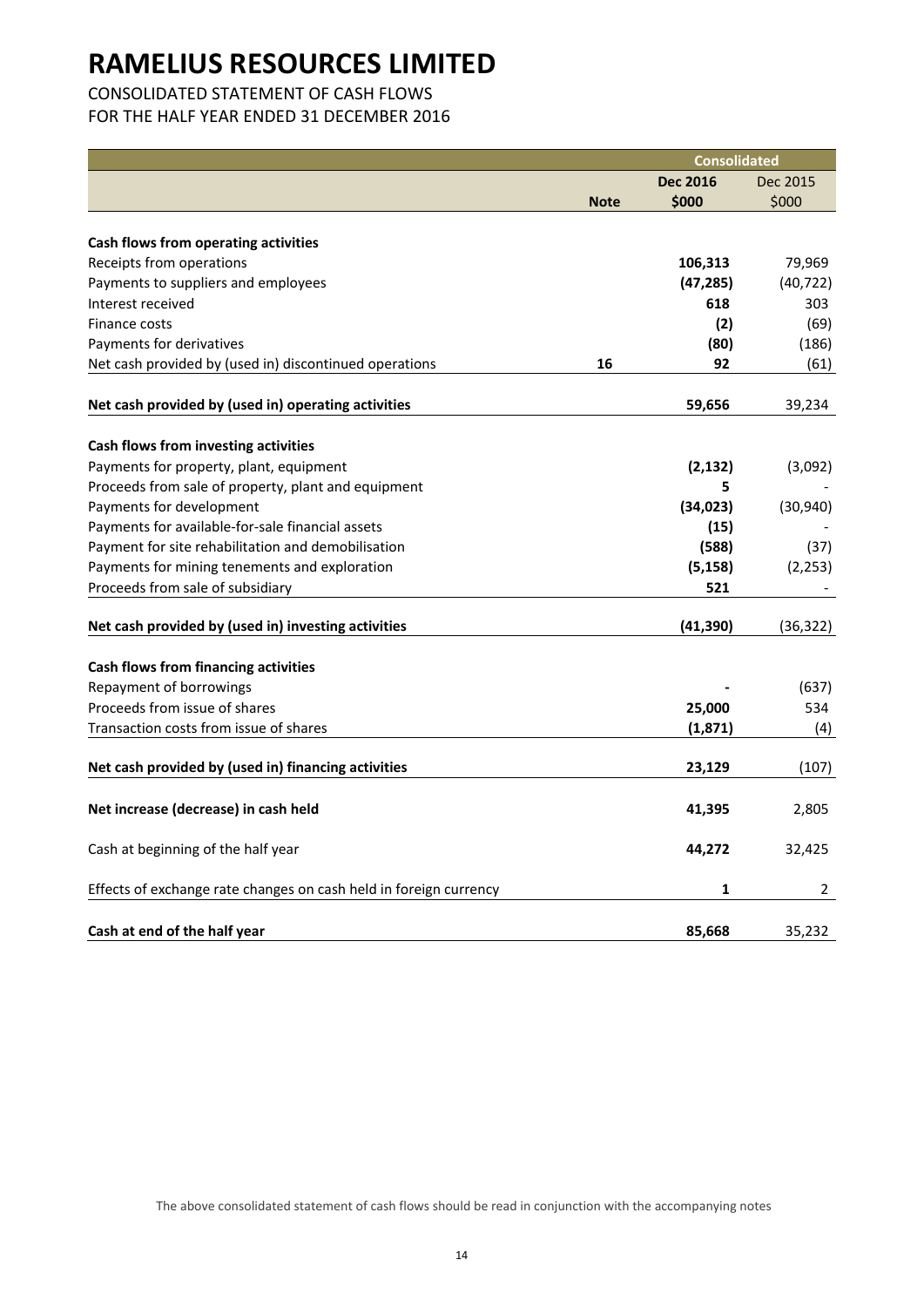NOTES TO THE CONSOLIDATED FINANCIAL STATEMENTS FOR THE HALF YEAR ENDED 31 DECEMBER 2016

## **1 REPORTING ENTITY**

Ramelius Resources Limited (**Ramelius or the Company**) is a company domiciled and incorporated in Australia whose shares are publicly traded on the Australian Securities Exchange (ASX). The registered office is Suite 4, Level 1, 148 Greenhill Road, Parkside 5063, Adelaide, South Australia. The interim financial report for the six months ended 31 December 2016 comprises the Company and its subsidiaries (together referred to as **group or consolidated group**).

## **2 BASIS OF PREPARATION**

The consolidated interim financial statements are a general purpose financial report prepared in accordance with Accounting Standard AASB 134 Interim Financial Reporting and the Corporations Act 2001.

The consolidated interim financial report does not include all the notes of the type normally included in an annual financial report. Accordingly, this report is to be read in conjunction with the annual report for the year ended 30 June 2016 and any public announcements made by Ramelius during the interim period in accordance with the continuous disclosure requirements of the ASX Listing Rules.

The consolidated annual financial report of the group for the year ended 30 June 2016 is available from the Company's website at www.rameliusresources.com.au.

The accounting policies adopted are consistent with those of the previous financial year and corresponding interim reporting period. Management has reviewed a number of new or amended standards that became applicable for the current reporting period and has considered the impact of standards issued but not yet applied by the entity in the period. As a result, the group did not have to change its accounting policies or make retrospective adjustments as a result of these standards and there was no material effect on the classification or presentation of balances.

## **3 OPERATING SEGMENTS**

Management has determined the operating segments based on internal reports about components of the group that are regularly reviewed by the Chief Operating Decision Maker, the Managing Director/Chief Executive Officer, in order to make strategic decisions. The reportable operating segments reflect the group's current strategic business units. The following summary describes the operations in each of the group's reportable segments:

- (i) Exploration;
- (ii) Burbanks; and
- (iii) Mt Magnet.

The Managing Director/Chief Executive Officer monitors performance in these areas separately. Unless stated otherwise, all amounts reported to the Managing Director/Chief Executive Officer are determined in accordance with accounting policies that are consistent to those adopted in the annual financial statements of the group. The group operates primarily in one business segment, namely the exploration, development and production of minerals with a focus on gold.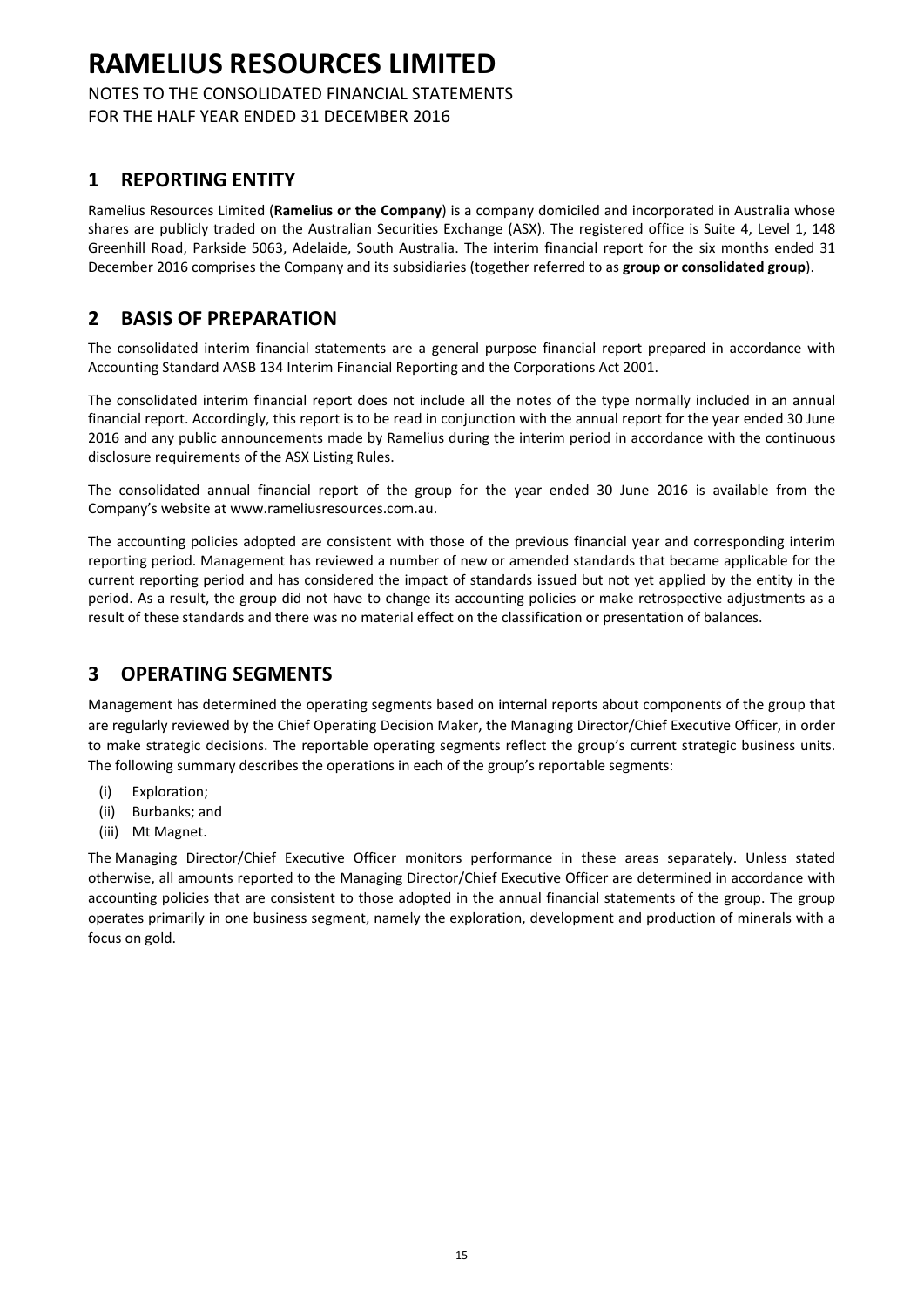## NOTES TO THE CONSOLIDATED FINANCIAL STATEMENTS

FOR THE HALF YEAR ENDED 31 DECEMBER 2016

Reportable segment performance for the six months ended 31 December 2016 and 31 December 2015 is set out below:

|                                                     |                 | <b>Mt Magnet</b>      |                          | Burbanks <sup>1</sup>    | <b>Exploration</b> |                          |                 | <b>Total</b>          |
|-----------------------------------------------------|-----------------|-----------------------|--------------------------|--------------------------|--------------------|--------------------------|-----------------|-----------------------|
|                                                     |                 | Dec 2015              |                          | Dec 2015                 |                    | Dec 2015                 |                 | Dec 2015              |
|                                                     | <b>Dec 2016</b> | Restated <sup>2</sup> | <b>Dec 2016</b>          | Restated <sup>2</sup>    | <b>Dec 2016</b>    | Restated <sup>2</sup>    | <b>Dec 2016</b> | Restated <sup>2</sup> |
|                                                     | \$000's         | \$000's               | \$000's                  | \$000's                  | \$000's            | \$000's                  | \$000's         | \$000's               |
|                                                     |                 |                       |                          |                          |                    |                          |                 |                       |
| Segment revenue                                     |                 |                       |                          |                          |                    |                          |                 |                       |
| Sales revenue                                       | 106,342         | 77,074                |                          | $\overline{\phantom{a}}$ |                    |                          | 106,342         | 77,074                |
| Segment cost of production                          |                 |                       |                          |                          |                    |                          |                 |                       |
| Cost of production before:                          | (79, 474)       | (72, 669)             |                          |                          |                    |                          | (79, 474)       | (72, 669)             |
| -Amortisation and depreciation                      | (31, 284)       | (16, 866)             |                          |                          |                    |                          | (31, 284)       | (16, 866)             |
| -Movement in inventory                              | (239)           | 7,502                 |                          |                          |                    |                          | (239)           | 7,502                 |
| -Deferred costs                                     | 24,724          | 32,050                |                          |                          |                    |                          | 24,724          | 32,050                |
| Allocated cost of production                        | (86, 273)       | (49, 983)             |                          |                          |                    | -                        | (86, 273)       | (49, 983)             |
| Unallocated cost of production                      |                 |                       | ä,                       | $\overline{a}$           |                    | ÷                        | (4)             | (15)                  |
| <b>Total segment cost of production</b>             | (86, 273)       | (49, 983)             | L,                       | ٠                        |                    | $\overline{\phantom{a}}$ | (86, 277)       | (49, 998)             |
|                                                     |                 |                       |                          |                          |                    |                          |                 |                       |
| <b>Gross margin</b>                                 | 20,069          | 27,091                | ٠                        | ٠                        |                    | ÷                        | 20,065          | 27,076                |
| Impairment and exploration write-off                | 63              | (143)                 | $\overline{\phantom{a}}$ | 41                       | (962)              | (399)                    | (899)           | (501)                 |
| Segment margin                                      | 20,132          | 26,948                | ÷                        | 41                       | (962)              | (399)                    | 19,166          | 26,575                |
|                                                     |                 |                       |                          |                          |                    |                          |                 |                       |
| Interest income                                     |                 |                       |                          |                          |                    |                          | 598             | 294                   |
| Finance costs                                       |                 |                       |                          |                          |                    |                          | (370)           | (427)                 |
| Other income (expenses)                             |                 |                       |                          |                          |                    |                          | (1,440)         | (3, 153)              |
| Profit before income tax from continuing operations |                 |                       |                          |                          |                    |                          | 17,954          | 23,289                |

1 Results reflect the treatment of Ramelius Milling Services Pty Ltd as a discontinued operation (refer Note 16).<br>2 Restated to reflect forward sales contracts as a contract to sell a non-financial item (refer Note 17).

2 Restated to reflect forward sales contracts as a contract to sell a non‐financial item (refer Note 17).

A reconciliation of reportable segment assets and liabilities as at 31 December 2016 and 30 June 2016 is set out below:

|                            |          | <b>Mt Magnet</b> |                          | <b>Burbanks</b> |          | <b>Exploration</b> |                 | <b>Total</b> |
|----------------------------|----------|------------------|--------------------------|-----------------|----------|--------------------|-----------------|--------------|
|                            | Dec 2016 | Jun 2016         | Dec 2016                 | Jun 2016        | Dec 2016 | Jun 2016           | <b>Dec 2016</b> | Jun 2016     |
|                            | \$000's  | \$000's          | \$000's                  | \$000's         | \$000's  | \$000's            | \$000's         | \$000's      |
|                            |          |                  |                          |                 |          |                    |                 |              |
| Segment assets             | 97.836   | 100,926          | ٠                        | 3.401           | 12.466   | 8.100              | 110.302         | 112.427      |
| <b>Segment liabilities</b> | 47,991   | 45.162           | $\overline{\phantom{a}}$ | 2,203           | 909      | 1.342              | 48.900          | 48,707       |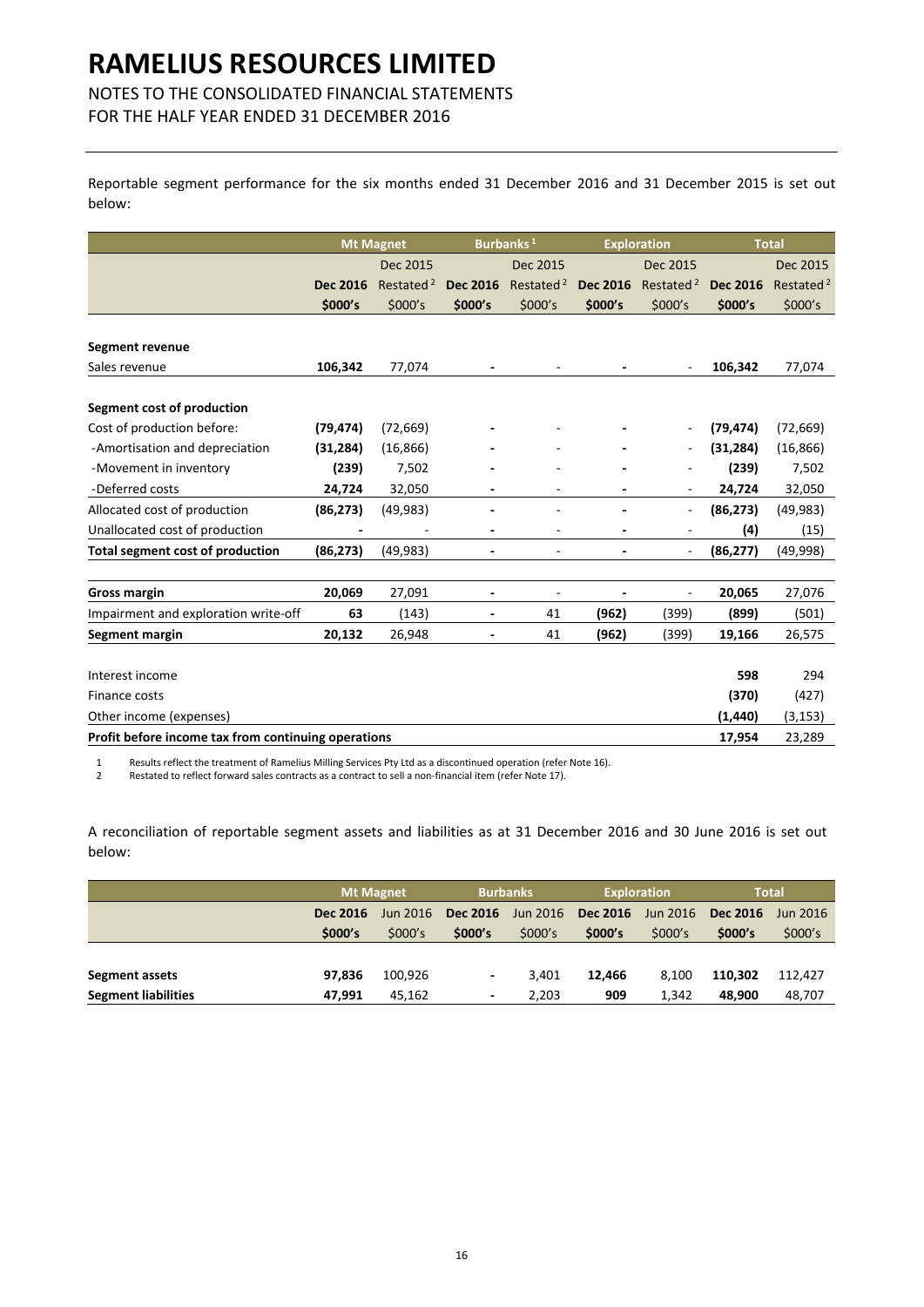### NOTES TO THE CONSOLIDATED FINANCIAL STATEMENTS FOR THE HALF YEAR ENDED 31 DECEMBER 2016

|                                                                                                                                               |             | <b>Consolidated</b> |          |
|-----------------------------------------------------------------------------------------------------------------------------------------------|-------------|---------------------|----------|
|                                                                                                                                               |             |                     | Dec 2015 |
|                                                                                                                                               |             | <b>Dec 2016</b>     | Restated |
|                                                                                                                                               | <b>Note</b> | \$000               | \$000    |
| <b>REVENUE AND EXPENSES</b><br>4                                                                                                              |             |                     |          |
| Profit (loss) before tax includes the following revenue, income and expenses whose<br>disclosure is relevant in explaining group performance: |             |                     |          |
| a) Sales revenue                                                                                                                              |             |                     |          |
| Gold sales                                                                                                                                    |             | 106,145             | 76,969   |
| Silver sales                                                                                                                                  |             | 166                 | 71       |
| Other                                                                                                                                         |             | 31                  | 34       |

| Total sales revenue from continuing operations      |    | 106,342 | 77,074  |
|-----------------------------------------------------|----|---------|---------|
| b) Cost of production                               |    |         |         |
| Amortisation and depreciation                       |    | 31,284  | 16,866  |
| Employee benefits expense                           |    | 8,625   | 6,958   |
| Inventory movements                                 |    | 239     | (7,502) |
| Mining and milling production costs                 |    | 41,390  | 31,907  |
| Royalty costs                                       |    | 4,739   | 1,769   |
| Total cost of production from continuing operations |    | 86,277  | 49,998  |
| c) Other income                                     |    |         |         |
| Foreign exchange gains                              |    | 2       | 4       |
| Gain on sale of subsidiary                          | 16 | 1,362   |         |
| Gain on sale of tenements                           |    | 425     |         |
| Total other income from continuing operations       |    | 1,789   | 4       |
| d) Other expenses                                   |    |         |         |
| Amortisation and depreciation                       |    | 34      | 41      |
| Employee benefits expense                           |    | 1,540   | 1,200   |
| Equity settled share-based payments                 |    | 377     | 32      |
| Exploration costs written-off                       |    | 330     | 248     |
| Impairment of exploration and evaluation assets     |    | 632     | 151     |
| Impairment (reversal) of development assets         |    | (71)    | 102     |
| Impairment of debtors                               |    | 8       |         |
| Loss on derivative financial instruments            |    | 80      | 45      |
| Foreign exchange losses                             |    | 1       | 3       |
| Loss on sale of non-current assets                  |    | 16      |         |
| Other expenses                                      |    | 1,181   | 1,836   |
| Total other expenses from continuing operations     |    | 4,128   | 3,658   |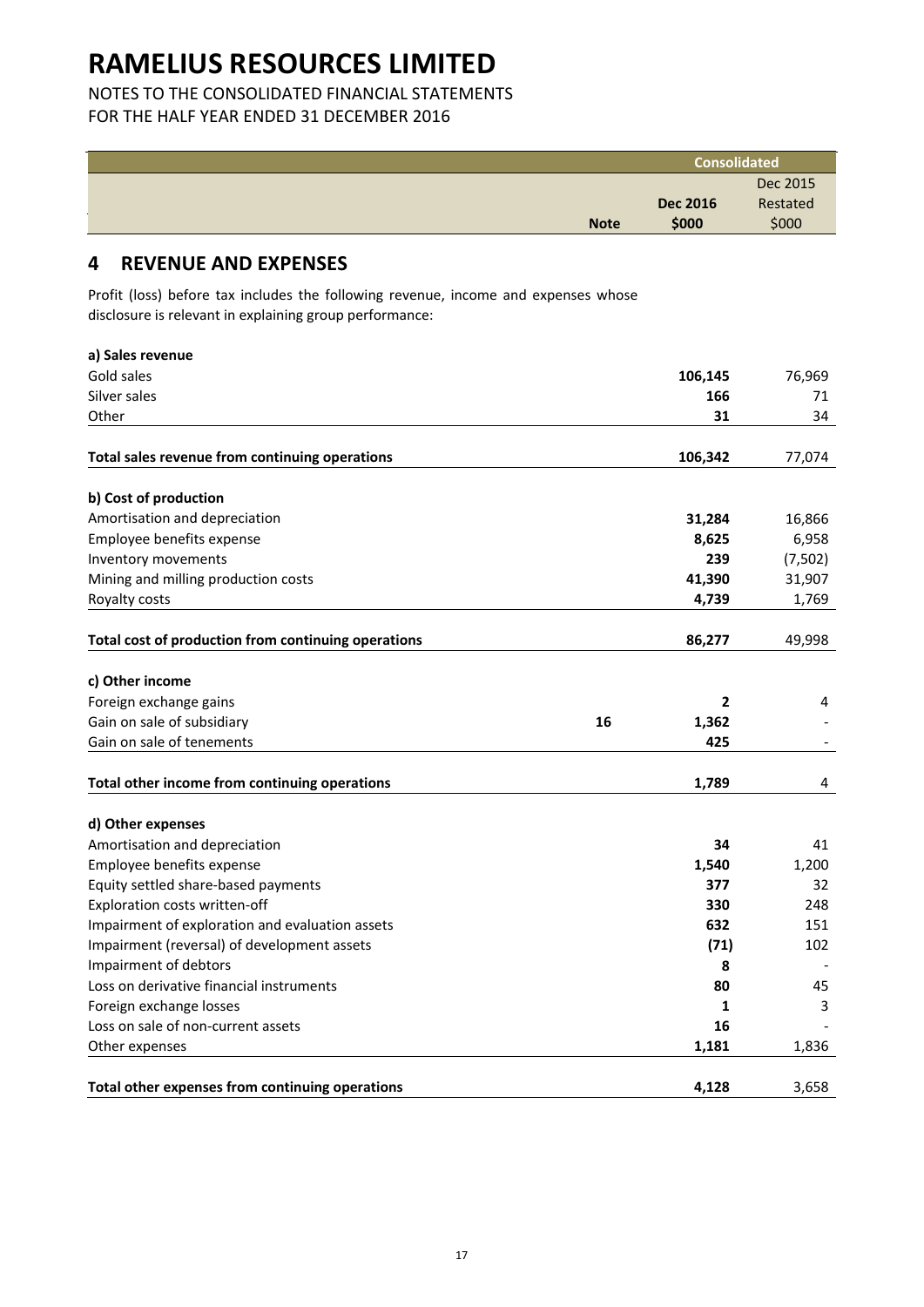### NOTES TO THE CONSOLIDATED FINANCIAL STATEMENTS FOR THE HALF YEAR ENDED 31 DECEMBER 2016

|                                                       | <b>Consolidated</b> |          |
|-------------------------------------------------------|---------------------|----------|
|                                                       |                     | Dec 2015 |
|                                                       | <b>Dec 2016</b>     | Restated |
|                                                       | \$000               | \$000    |
|                                                       |                     |          |
| e) Net finance costs (income)                         |                     |          |
| Interest costs and finance charges                    | 84                  | 151      |
| Discount unwind on provisions / borrowings            | 286                 | 276      |
| <b>Total finance costs</b>                            | 370                 | 427      |
| Interest income                                       | (598)               | (294)    |
| Net finance costs (income) from continuing operations | (228)               | 133      |

## **5 INCOME TAX**

Income tax expense is recognised based on management's estimate of the weighted average effective income tax rate expected for the half year period. The estimated average tax rate used for the half year ended 31 December 2016 is 29%, compared to 30% for the six months ended 31 December 2015.

|                          | <b>Consolidated</b> |                 |  |
|--------------------------|---------------------|-----------------|--|
|                          | <b>Dec 2016</b>     | <b>Jun 2016</b> |  |
|                          | \$000               | \$000           |  |
| <b>INVENTORIES</b><br>6  |                     |                 |  |
| <b>Inventories</b>       |                     |                 |  |
| Gold nuggets at cost     | 80                  | 80              |  |
| Ore stockpiles           | 5,113               | 7,410           |  |
| Gold in circuit          | 7,023               | 7,343           |  |
| Gold bullion             | 2,606               |                 |  |
| Consumables and supplies | 4,646               | 4,114           |  |
| Provision for impairment | (131)               |                 |  |
| Total inventories        | 19,337              | 18,947          |  |

## **7 FAIR VALUE MEASUREMENT OF FINANCIAL INSTRUMENTS**

This note provides an update on the judgements and estimates made by the group in determining the fair values of the financial instruments since the last annual financial report.

### **a) Fair value hierarchy**

To provide an indication about the reliability of the inputs used in determining fair value, the group classifies its financial instruments into three levels prescribed under the accounting standards.

Measurement of fair value is grouped into levels based on the degree to which fair value is observable in accordance with AASB 7 Financial Instruments: Disclosure.

- Level 1 ‐ fair value measurements are those derived from quoted prices (unadjusted) in active markets for identical assets or liabilities.
- Level 2 fair value measurements are those derived from inputs other than quoted prices included within Level 1 that are observable for the asset or liability, either directly (as prices) or indirectly (derived from prices).
- Level 3 ‐ fair value measurements are those derived from valuation techniques that include inputs for the asset or liability that are not based on observable market data (unobservable inputs).

All financial assets were valued using these valuation techniques. There were no changes in valuation techniques for financial assets in the period.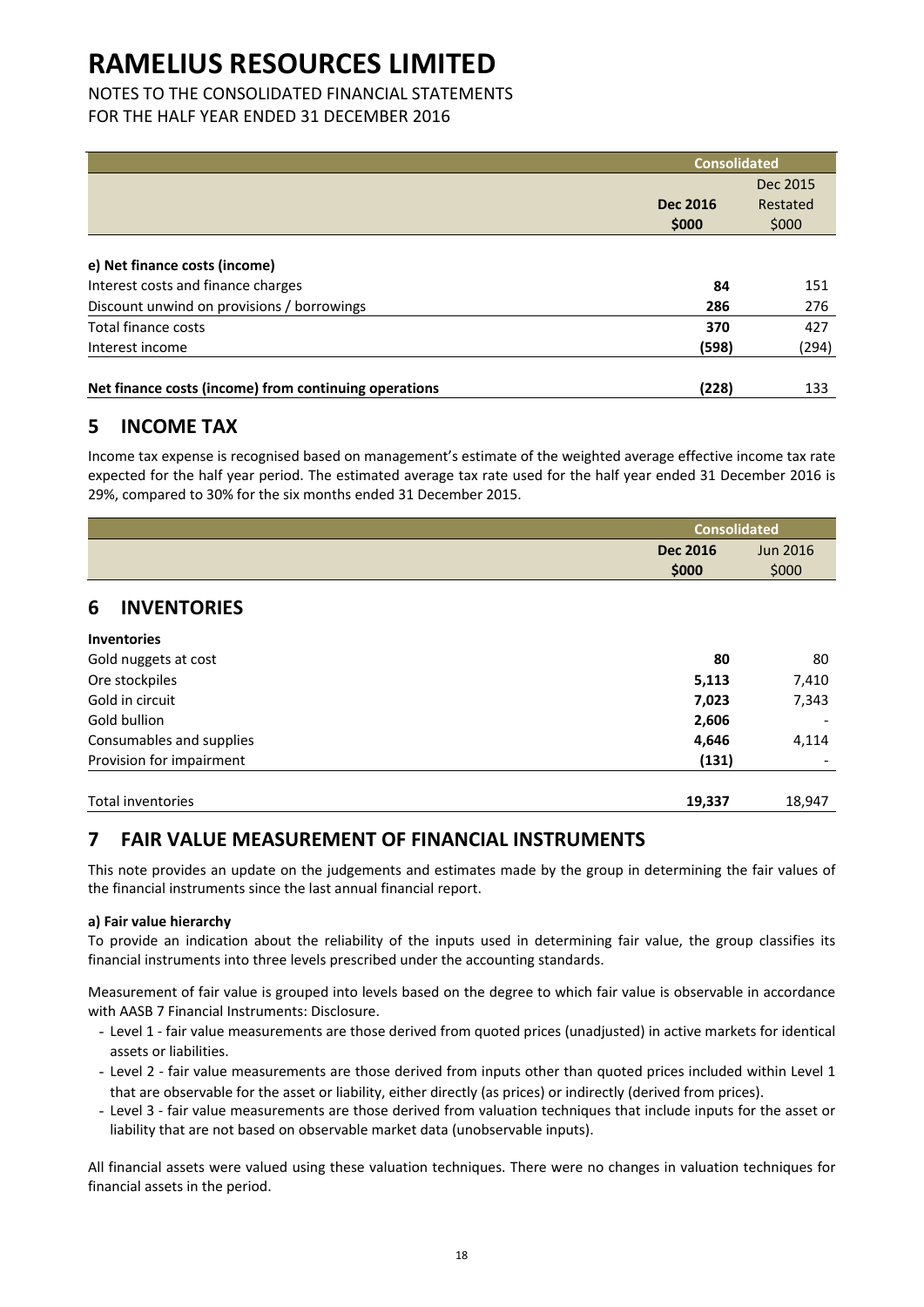## NOTES TO THE CONSOLIDATED FINANCIAL STATEMENTS

FOR THE HALF YEAR ENDED 31 DECEMBER 2016

The following table presents the group's financial assets measured and recognised at fair value at 31 December 2016 and 30 June 2016:

|                                         | Level 1       |          |                          | Level 2                  |               | Level 3                  |               | <b>Total</b> |
|-----------------------------------------|---------------|----------|--------------------------|--------------------------|---------------|--------------------------|---------------|--------------|
|                                         | <b>Dec-16</b> | $Jun-16$ | $Dec-16$                 | $Jun-16$                 | <b>Dec-16</b> | $Jun-16$                 | <b>Dec-16</b> | $Jun-16$     |
|                                         | \$000's       | \$000's  | \$000's                  | \$000's                  | \$000's       | \$000's                  | \$000's       | \$000's      |
|                                         |               |          |                          |                          |               |                          |               |              |
| Non-current                             |               |          |                          |                          |               |                          |               |              |
| Available-for-sale financial assets     | 543           | 132      | $\overline{\phantom{a}}$ | $\overline{\phantom{0}}$ |               | $\overline{\phantom{a}}$ | 543           | 132          |
|                                         |               |          |                          |                          |               |                          |               |              |
| Total non-current financial instruments | 543           | 132      | $\overline{\phantom{a}}$ | $\overline{\phantom{0}}$ |               | $\overline{\phantom{a}}$ | 543           | 132          |

#### **a) Fair value measurement of financial instruments**

Available‐for‐sale financial assets are measured at fair value using the closing price on the reporting date as listed on the Australian Securities Exchange Limited (ASX). Available for sale financial assets are recognised as a Level 1 in the fair value hierarchy. The carrying amounts of current trade receivables and payables are assumed to approximate their fair values due to their short‐term nature. Non‐current trade receivables are discounted using the rates attaching to notional government securities that most closely match the terms of the related receivable.

### **b) Fair value measurement of non‐financial instruments**

Properties are measured at fair value using 2011 valuations made by an independent valuer. At 31 December 2016, the directors are of the opinion that the carrying amounts of properties approximate their fair value. The valuations would be recognised as a Level 2 in the fair value hierarchy. The valuation depends on a number of characteristics of observable market transactions in similar properties that are used for valuation. Although this input is a subjective judgement, management considers that the carrying amounts would not be materially affected by reasonably possible alternative assumptions.

|                                     | <b>Consolidated</b> |                 |
|-------------------------------------|---------------------|-----------------|
|                                     | <b>Dec 2016</b>     | <b>Jun 2016</b> |
|                                     | \$000               | \$000           |
| 8<br>PROPERTY, PLANT AND EQUIPMENT  |                     |                 |
| <b>Property</b>                     |                     |                 |
| Properties at fair value            | 1,618               | 1,588           |
| Accumulated depreciation            | (189)               | (170)           |
| Total property assets               | 1,429               | 1,418           |
| <b>Plant and equipment</b>          |                     |                 |
| Plant and equipment at cost         | 57,513              | 55,470          |
| Accumulated depreciation            | (39,409)            | (36, 349)       |
| Total plant and equipment (a)       | 18,104              | 19,121          |
| Total property, plant and equipment | 19,533              | 20,539          |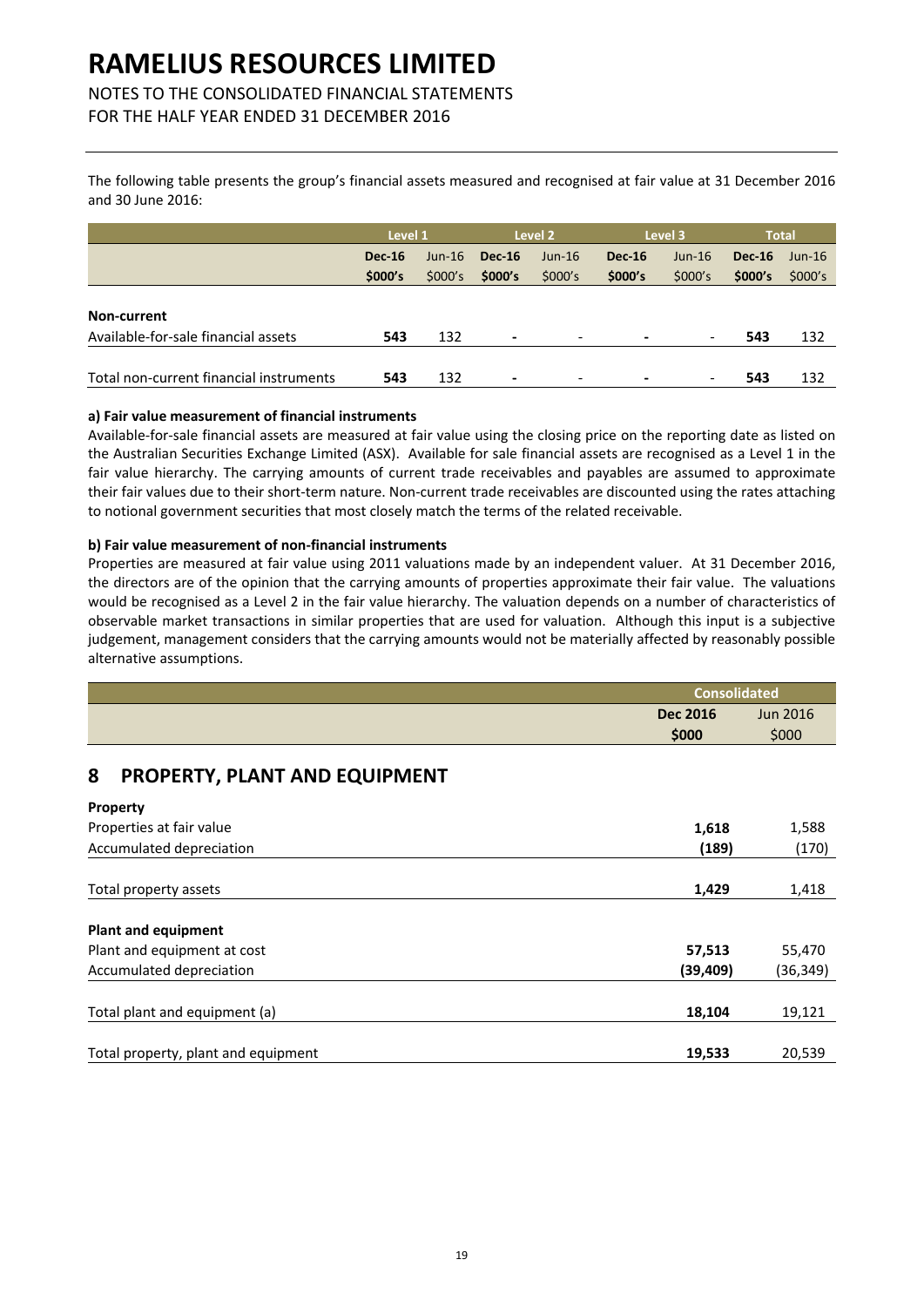## NOTES TO THE CONSOLIDATED FINANCIAL STATEMENTS

FOR THE HALF YEAR ENDED 31 DECEMBER 2016

|                                                         | <b>Consolidated</b> |                   |
|---------------------------------------------------------|---------------------|-------------------|
|                                                         | <b>Dec 2016</b>     | <b>Jun 2016</b>   |
|                                                         | \$000               | \$000             |
|                                                         |                     |                   |
| (a) Plant and equipment reconciliation                  |                     |                   |
| Balance at beginning of financial year                  | 19,121              | 24,486            |
| Additions                                               | 2,100               | 4,903             |
| Disposals                                               | (21)                | (1)               |
| Depreciation                                            | (3,096)             | (8,604)           |
| Plant and equipment disclosed as discontinued operation |                     | (1,663)           |
| Total plant and equipment                               | 18,104              | 19,121            |
| <b>DEVELOPMENT ASSETS</b><br>9                          |                     |                   |
| <b>Development assets</b>                               |                     |                   |
| Development assets at cost                              | 143,695             | 117,537           |
| Accumulated amortisation                                | (85,084)            | (56, 903)         |
|                                                         |                     |                   |
| Total development assets                                | 58,611              | 60,634            |
| Reconciliation                                          |                     |                   |
| Balance at beginning of financial year                  | 60,634              | 46,607            |
| Additions                                               | 26,149              | 50,678            |
| Restoration and rehabilitation adjustment               |                     | 326               |
| Transferred from exploration and evaluation expenditure | 9                   | 4,429             |
| Amortisation                                            | (28, 181)           | (41, 406)         |
|                                                         |                     |                   |
| Total development assets                                | 58,611              | 60,634            |
| <b>EXPLORATION AND EVALUATION EXPENDITURE</b><br>10     |                     |                   |
| <b>Exploration and evaluation expenditure</b>           |                     |                   |
| Exploration assets at cost                              | 11,908              | 7,784             |
|                                                         |                     |                   |
| Reconciliation                                          |                     |                   |
| Balance at beginning of financial year<br>Additions     | 7,784<br>4,765      | 7,734             |
|                                                         |                     | 5,270             |
| Transferred to development assets<br>Impairment         | (9)<br>(632)        | (4, 429)<br>(791) |
|                                                         |                     |                   |
| Total exploration and evaluation expenditure            | 11,908              | 7,784             |

## **11 BORROWINGS**

### **Finance facility**

Ramelius entered into a \$10,000,000 finance facility which is secured by a floating charge over Revolving Assets and a fixed charge over all other Collateral of Ramelius Resources Limited and Mt Magnet Gold Pty Ltd. Under the terms of the finance facility, Ramelius is required to maintain a minimum reserve account balance of \$5,000,000 to 31 December 2016 which reduces to \$2,500,000 from 31 December 2016 onwards.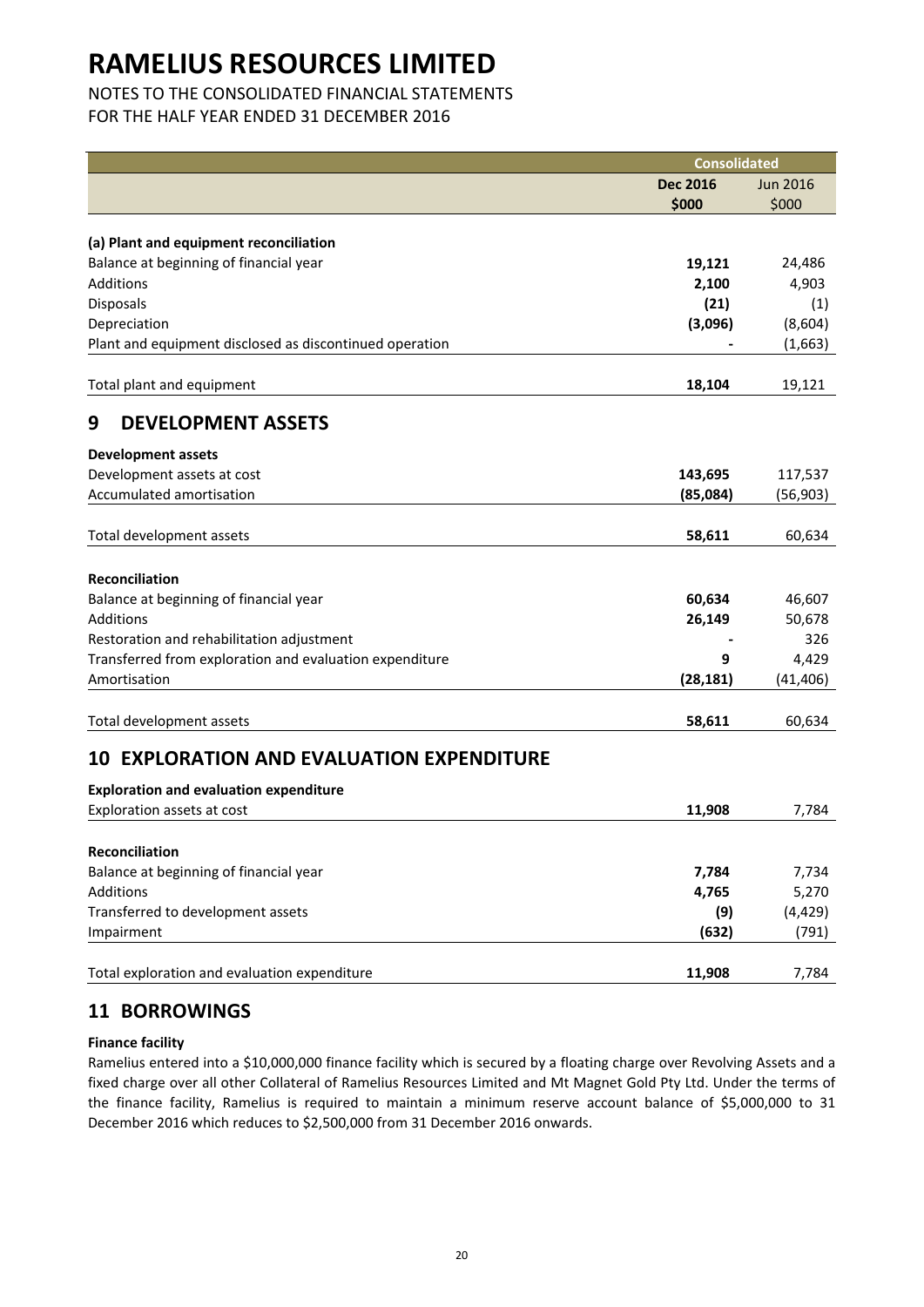NOTES TO THE CONSOLIDATED FINANCIAL STATEMENTS FOR THE HALF YEAR ENDED 31 DECEMBER 2016

## **12 SHARE CAPITAL**

|                                                  | Number of     |             |
|--------------------------------------------------|---------------|-------------|
| <b>Ordinary shares</b>                           | <b>Shares</b> | Ŝ.          |
| Share capital at 30 June 2015                    | 469,217,969   | 124,251,185 |
| Share capital during the half year               |               |             |
| Issue of shares resulting from vesting of rights | 70,000        |             |
| Shares issued from exercise of options           | 5,946,279     | 831,588     |
| Less cost of share issues (net of tax)           |               | (2,483)     |
|                                                  |               |             |
| Share capital at 30 June 2016                    | 475,234,248   | 125,080,290 |
| Share capital during the half year               |               |             |
| Issue of shares under placement                  | 50,000,000    | 25,000,000  |
| Less cost of share issues (net of tax)           |               | (1,309,761) |
| Share capital at 31 December 2016                | 525,234,248   | 148,770,529 |

## **13 CONTINGENT LIABILITIES**

The following changes to contingent liabilities have arisen since 30 June 2016:

### **(i) Bank guarantees**

The group has negotiated a number of bank guarantees in favour of various government authorities, community representative bodies and service providers. The total nominal amount of bank guarantees at the reporting date is \$3,605,069 (30 June 2016: \$2,595,146). These bank guarantees are fully secured by cash on term deposit.

## **14 GOLD DELIVERY COMMITMENTS**

Forward sale contracts are accounted for as sale contracts with revenue recognised once gold has been physically delivered. The physical gold delivery contracts are considered a contract to sell a non‐financial item and therefore do not fall within the scope of AASB 139 Financial Instruments: Recognition and Measurement. As a result no derivatives are required to be recognised. Forward gold sale contract delivery commitments are shown below:

|                            | <b>Gold for Physical</b> | <b>Contracted</b>  | <b>Value of Committed</b> |
|----------------------------|--------------------------|--------------------|---------------------------|
| <b>Gold Delivery</b>       | <b>Delivery</b>          | <b>Sales Price</b> | <b>Gold Sales</b>         |
| <b>Commitments</b>         | <b>OZ</b>                | $A\frac{2}{3}$ /oz | \$000's                   |
|                            |                          |                    |                           |
| As at 31 December 2016     |                          |                    |                           |
| Within one year            | 67,009                   | 1,604              | 107,449                   |
| Between one and five years | 30,000                   | 1,830              | 54,887                    |
|                            |                          |                    |                           |
| Total / weighted average   | 97,009                   | 1,673              | 162,336                   |
|                            |                          |                    |                           |
| As at 30 June 2016         |                          |                    |                           |
| Within one year            | 73,846                   | 1,598              | 118,010                   |
| Between one and five years | 32,000                   | 1,609              | 51,479                    |
|                            |                          |                    |                           |
| Total / weighted average   | 105,846                  | 1,601              | 169,489                   |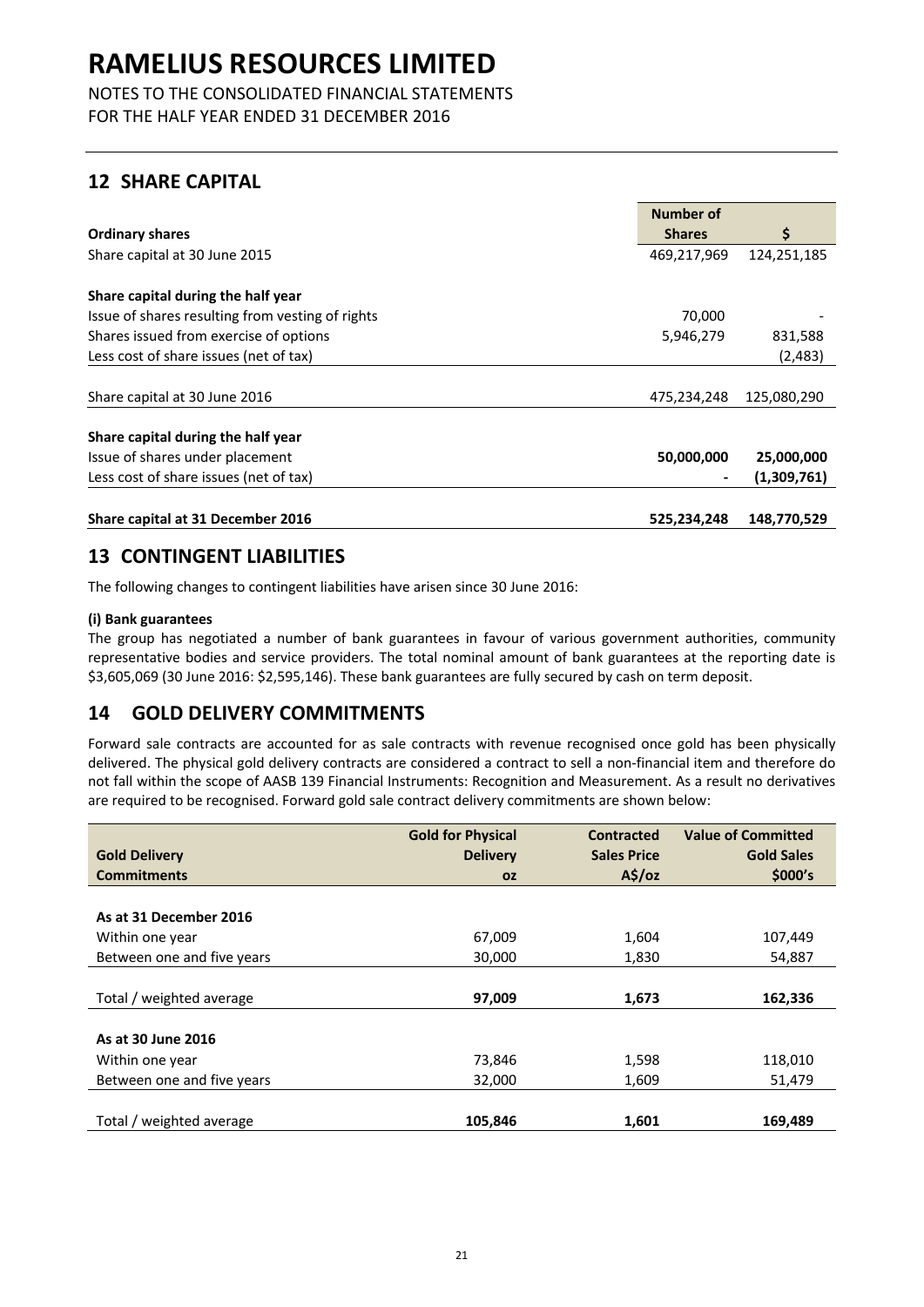### NOTES TO THE CONSOLIDATED FINANCIAL STATEMENTS FOR THE HALF YEAR ENDED 31 DECEMBER 2016

## **15 SUBSEQUENT EVENTS**

On 31 January 2017 Ramelius announced an upgraded Mineral Resource for the Vivien gold mine.

Further information on the abovementioned subsequent events can be found on the Company's website at www.rameliusresources.com.au.

Apart from the above, no matters or circumstances have arisen since 31 December 2016 that have significantly affected, or may significantly affect:

- (a) The group's operations in future financial years,
- (b) The results of operations in future financial years, or
- (c) The group's state of affairs in future financial years.

## **16 ASSETS AND DISPOSAL GROUP CLASSIFIED AS HELD FOR SALE AND DISCONTINUED OPERATIONS**

During the period the Company sold Ramelius Milling Services Pty Ltd which held the Burbanks processing facility. This decision was taken in line with the Group's strategy to focus on its producing operations. Consequently, certain assets and liabilities attributable to Ramelius Milling Services Pty Ltd were classified as a disposal group. Revenue and expenses, gains and losses relating to the discontinuation of this subgroup have been eliminated from profit or loss from the Group's continuing operations and are shown as a single line item on the face of the Statement of Profit or Loss.

Ramelius Resources Limited and Maximus Resources Limited (ASX: MXR), a related entity of the Chairman, signed a Purchase and Sale Agreement in August 2016 whereby Ramelius Milling Services Pty Ltd was sold for a total of \$2,500,000 which includes staged payments over a 24 month period.

|                                                                             | <b>Dec 2016</b> | Dec 2015 |
|-----------------------------------------------------------------------------|-----------------|----------|
|                                                                             | \$000's         | \$000's  |
| Operating profit of Ramelius Milling Services Pty Ltd are shown below:      |                 |          |
| <b>Profit and loss</b>                                                      |                 |          |
| Sales and other revenue                                                     | 122             |          |
| Cost of production                                                          | (75)            | (319)    |
| Other expenses                                                              |                 | 25       |
| Net finance costs                                                           |                 | (15)     |
| Profit (loss) from discontinued operations before tax                       | 47              | (309)    |
| Income tax benefit (expense)                                                | (14)            | 92       |
| Profit (loss) for year from discontinued operations                         | 33              | (217)    |
| Cash flows generated by Ramelius Milling Services Pty Ltd are shown below : |                 |          |
| Operating activities                                                        | 92              | (61)     |
| Net cash used in discontinued operations                                    | 92              | (61)     |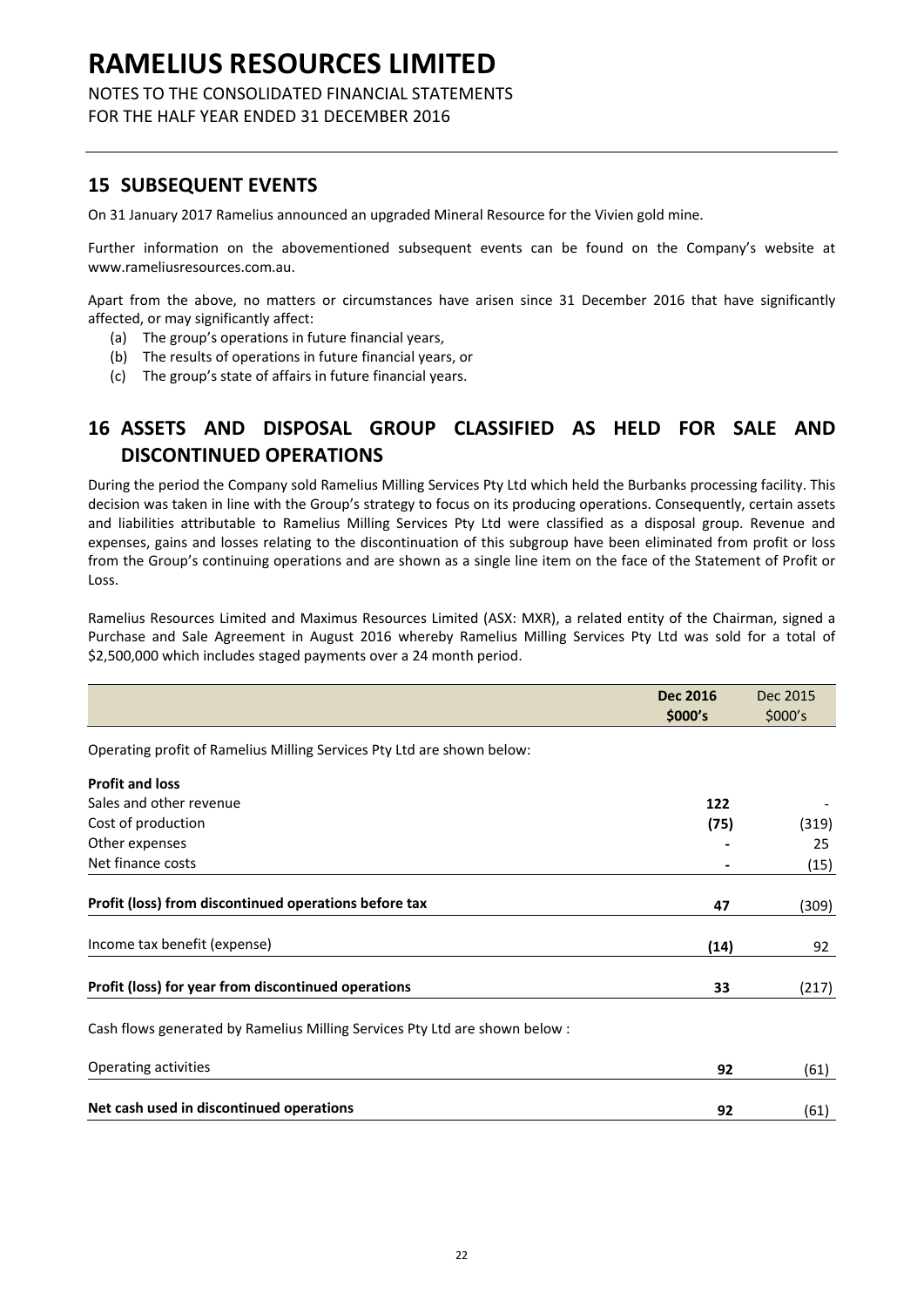## NOTES TO THE CONSOLIDATED FINANCIAL STATEMENTS

## FOR THE HALF YEAR ENDED 31 DECEMBER 2016

|                                                                                                    | <b>Dec 2016</b> | <b>Jun 2016</b> |
|----------------------------------------------------------------------------------------------------|-----------------|-----------------|
|                                                                                                    | \$000's         | \$000's         |
| Assets and liabilities of Ramelius Milling Services Pty Ltd classified as held for sale are below: |                 |                 |
| <b>Statement of financial position</b>                                                             |                 |                 |
| <b>Current Inventories</b>                                                                         |                 | 560             |
| Non-current plant and equipment                                                                    |                 | 1,663           |
| Non-current deferred tax assets                                                                    |                 | 1,002           |
|                                                                                                    |                 |                 |
| Assets and disposal group classified as held for sale                                              |                 | 3,225           |
|                                                                                                    |                 |                 |
| Non-current provisions                                                                             |                 | 2,068           |
| Non-current deferred tax liabilities                                                               |                 |                 |
|                                                                                                    |                 |                 |
| Liabilities included in disposal group held for sale                                               |                 | 2,070           |

|                                                            | 30 Aug 2016<br>\$000's |
|------------------------------------------------------------|------------------------|
|                                                            |                        |
| Gain on sale of subsidiary is reconciled below:            |                        |
| Cash received                                              | 527                    |
| Deferred consideration                                     | 1,976                  |
| Total proceeds received/receivable from sale of subsidiary | 2,503                  |
| Net assets of discontinued operation                       | (1, 141)               |
| Gain on sale of subsidiary                                 | 1,362                  |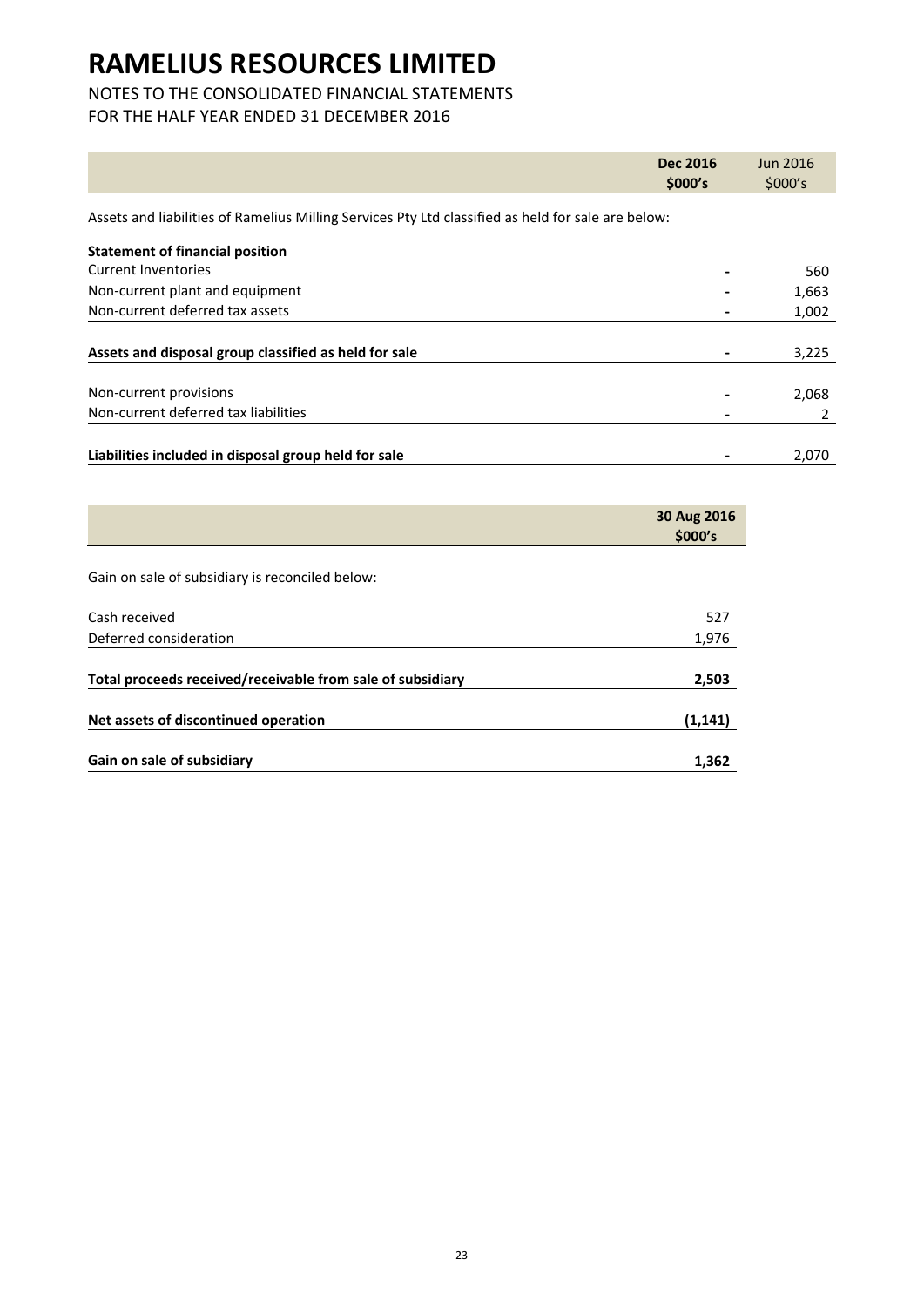NOTES TO THE CONSOLIDATED FINANCIAL STATEMENTS FOR THE HALF YEAR ENDED 31 DECEMBER 2016

## **17 ACCOUNTING FOR FORWARD SALE CONTRACTS**

Forward sale contracts are accounted for as sale contracts with revenue recognised once gold has been physically delivered. The physical gold delivery contracts are considered a contract to sell a non‐financial item and therefore do not fall within the scope of AASB 139 Financial Instruments: Recognition and Measurement. In the half year period to 31 December 2015, the forward sale contracts were incorrectly accounted for under AASB 139 resulting in mark‐to‐ market adjustments being reflected within the Statement of Profit or Loss. The Statement of Profit or Loss for the half year period to 31 December 2015 has been adjusted on the basis that the forward sale contracts are a contract to sell a non-financial item, resulting in a reduction in pre-tax profit as follows;

| <b>CONSOLIDATED STATEMENT OF PROFIT OR LOSS</b>         |                                |                      |                                             |  |
|---------------------------------------------------------|--------------------------------|----------------------|---------------------------------------------|--|
|                                                         |                                | Restatement<br>\$000 | <b>Restated</b><br><b>Dec 2015</b><br>\$000 |  |
|                                                         | Dec 2015 <sup>1</sup><br>\$000 |                      |                                             |  |
| Sales revenue                                           | 75,834                         | 1,240                | 77,074                                      |  |
| Cost of production                                      | (49, 998)                      |                      | (49, 998)                                   |  |
| <b>Gross profit</b>                                     | 25,836                         | 1,240                | 27,076                                      |  |
| Other income                                            | 6,302                          | (6, 298)             | 4                                           |  |
| Other expenses                                          | (2,967)                        | (691)                | (3,658)                                     |  |
| Operating profit before interest income & finance costs | 29,171                         | (5,749)              | 23,422                                      |  |
| Interest income                                         | 294                            |                      | 294                                         |  |
| Finance costs                                           | (427)                          |                      | (427)                                       |  |
| Profit before income tax                                | 29,038                         | (5,749)              | 23,289                                      |  |
| Income tax expense                                      | (6,907)                        |                      | (6,907)                                     |  |
| <b>Profit from continuing operations</b>                | 22,131                         | (5,749)              | 16,382                                      |  |
| Profit from discontinued operations                     | (217)                          |                      | (217)                                       |  |
| Profit for the half-year                                | 21,914                         | (5, 749)             | 16,165                                      |  |
| Earnings per share (cents per share)                    |                                |                      |                                             |  |
| <b>Basic earnings per share</b>                         |                                |                      |                                             |  |
| - Continuing operations<br>Discontinued operations      | 4.63<br>(0.05)                 |                      | 3.47<br>(0.05)                              |  |
| <b>Total basic earnings per share</b>                   | 4.58                           |                      | 3.42                                        |  |
| Diluted earnings per share                              |                                |                      |                                             |  |
| - Continuing operations                                 | 4.63                           |                      | 3.47                                        |  |
| Discontinued operations                                 | (0.05)                         |                      | (0.05)                                      |  |
| Total diluted earnings per share                        | 4.58                           |                      | 3.42                                        |  |

1 As per AASB 5: Non‐Current Assets Held for Sale and Discontinued Operations, 31 December 2015 has been adjusted to reflect the disposal of Ramelius Milling Services Pty Ltd which occurred in August 2016, refer Note 16.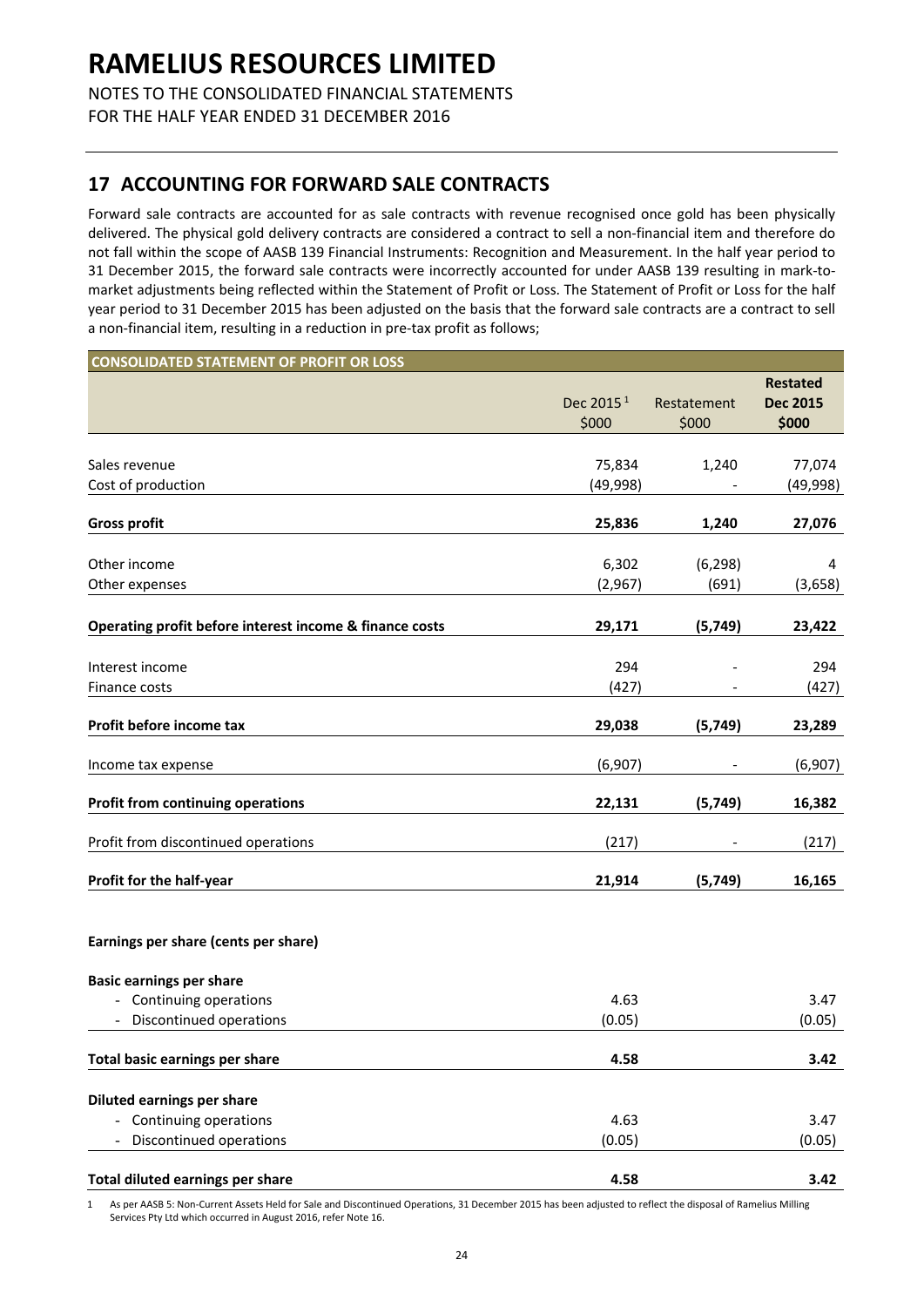## NOTES TO THE CONSOLIDATED FINANCIAL STATEMENTS

FOR THE HALF YEAR ENDED 31 DECEMBER 2016

| <b>CONSOLIDATED STATEMENT OF COMPREHENSIVE INCOME</b> |                   |                      |                          |
|-------------------------------------------------------|-------------------|----------------------|--------------------------|
|                                                       |                   |                      | <b>Restated</b>          |
|                                                       | Dec 2015<br>\$000 | Restatement<br>\$000 | <b>Dec 2015</b><br>\$000 |
|                                                       |                   |                      |                          |
| <b>Profit after income tax</b>                        | 21,914            | (5,749)              | 16,165                   |
| Other comprehensive income, net of tax                |                   |                      |                          |
| Items that may be reclassified to profit or loss      |                   |                      |                          |
| Change in fair value of available-for-sale assets     | (144)             |                      | (144)                    |
| Foreign currency translation                          |                   |                      |                          |
| Other comprehensive income, net of tax                | (144)             |                      | (144)                    |
| <b>Total comprehensive income</b>                     | 21,770            | (5,749)              | 16,021                   |

#### **Consolidated Statement of Financial Position**

There is no impact on the Statement of Financial Position presented in these interim financial statements as the assessment of the accounting treatment was completed by 30 June 2016.

### **18 ESTIMATES**

The preparation of the interim financial report requires management to make judgements, estimates and assumptions that affect the application of accounting policies and the reported amounts and liabilities, income and expenses. Actual results may differ from these estimates. In preparing this consolidated interim financial report, the significant judgements made by management in applying the consolidated entity's accounting policies and key sources of estimation uncertainty were the same as those that applied to the consolidated financial report as at and for the year ended 30 June 2016.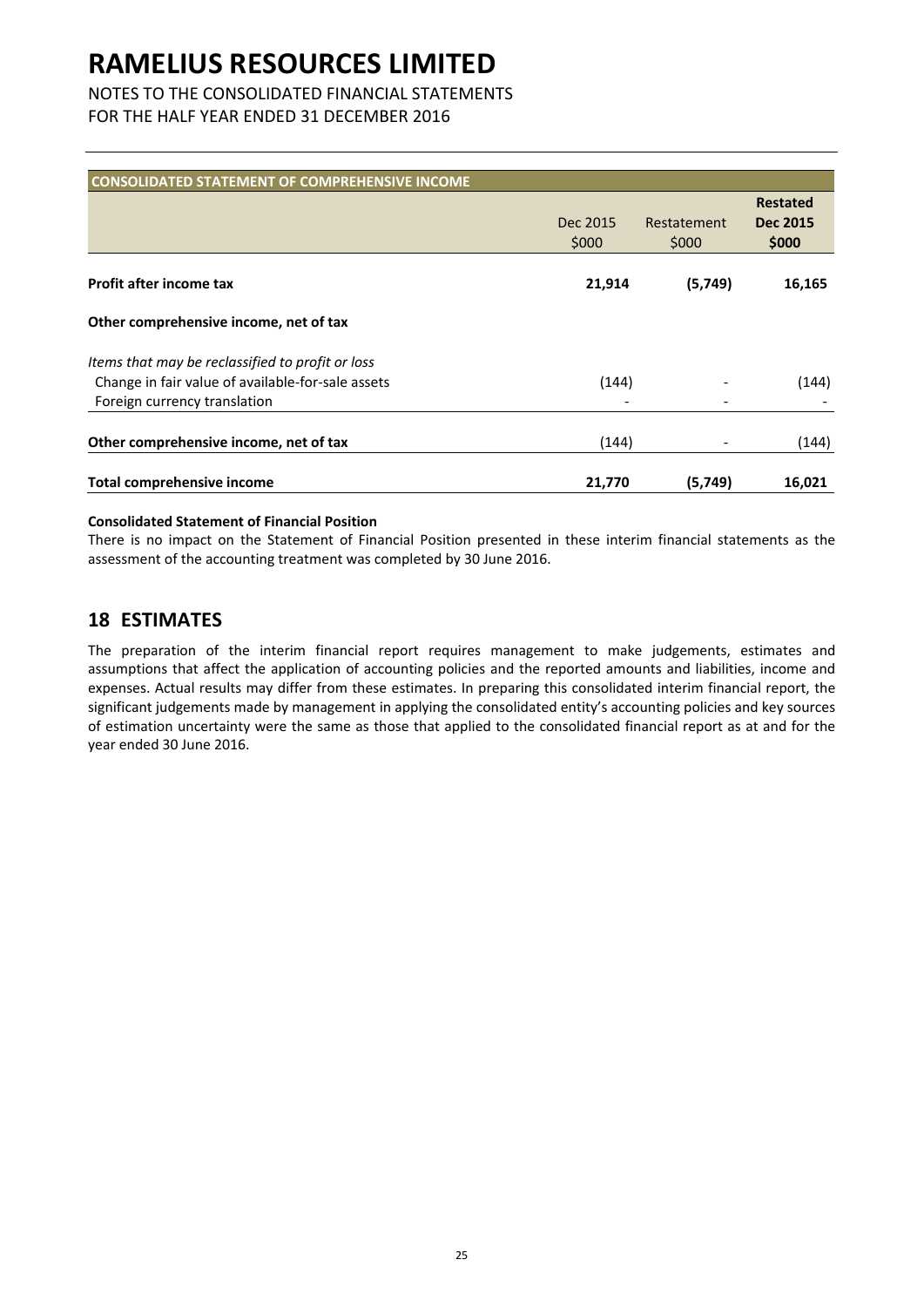DIRECTORS' DECLARATION FOR THE HALF YEAR ENDED 31 DECEMBER 2016

## **DIRECTORS' DECLARATION**

In the directors' opinion:

- (a) the half year financial statements and notes, set out on pages 10 to 25, are in accordance with the Corporations Act 2001, including:
	- giving a true and fair view of the financial position of the consolidated group as at 31 December 2016  $(i)$ and of its performance for the half year ended on that date, and
	- (ii) complying with AASB 134 Interim Financial Reporting, the Corporations Regulations 2001 and other mandatory professional reporting requirements, and
- in the opinion of the directors' there are reasonable grounds to believe that Ramelius Resources Limited will be  $(b)$ able to pay its debts as and when they become due and payable.

This declaration is made in accordance with a resolution of the directors.

**Robert Michael Kennedy** Chairman Adelaide 16 February 2017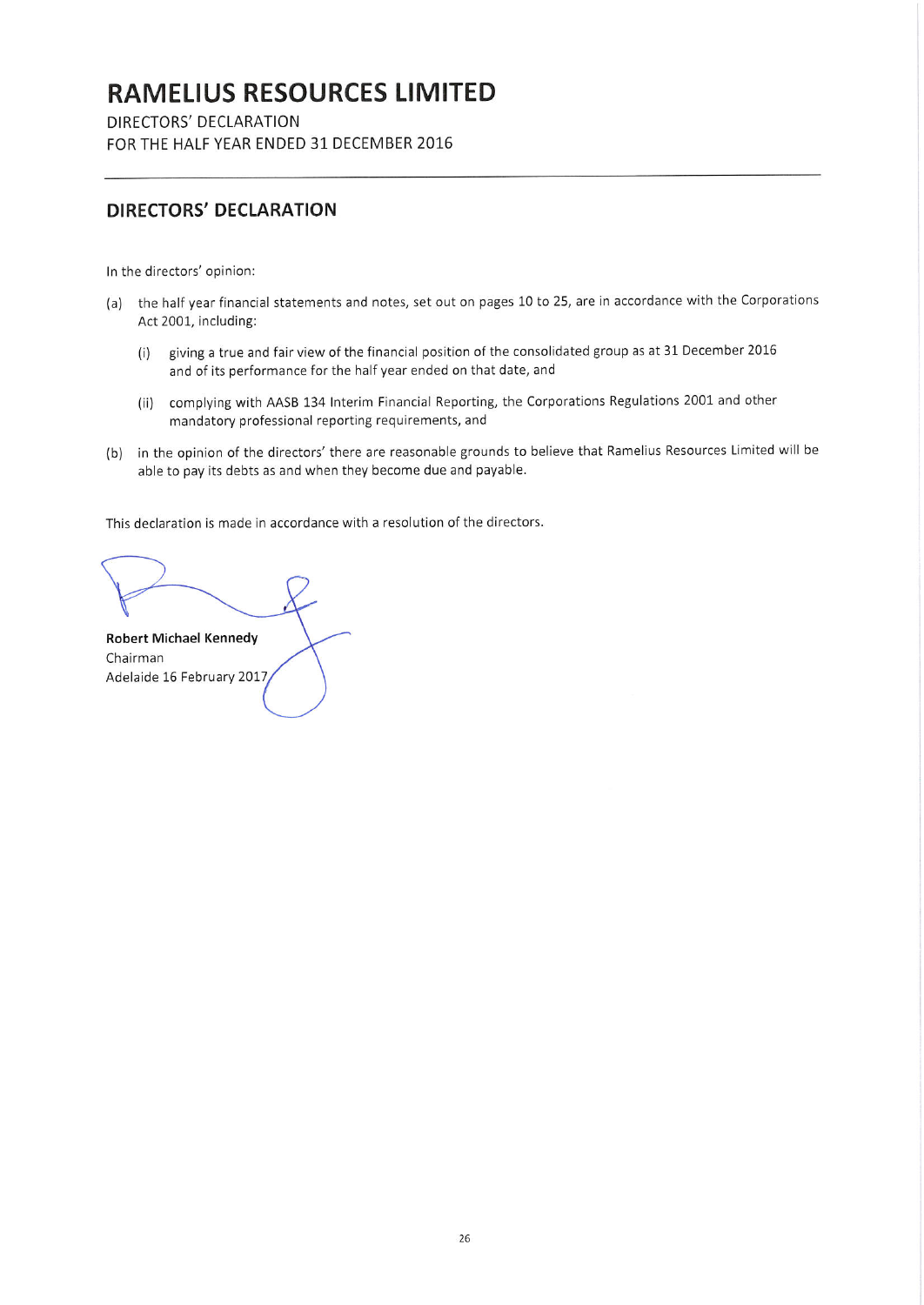

Grant Thornton House Level 3 170 Frome Street Adelaide, SA 5000 Correspondence to: GPO Box 1270 Adelaide SA 5001

**T** 61 8 8372 6666 **F** 61 8 8372 6677 **E** info.sa@au.gt.com **W** www.grantthornton.com.au

### INDEPENDENT AUDITOR'S REVIEW REPORT TO THE MEMBERS OF RAMELIUS RESOURCES LIMITED

We have reviewed the accompanying half-year financial report of Ramelius Resources Limited (the Company), which comprises the consolidated financial statements being the statement of financial position as at 31 December 2016, the statement of profit or loss, the statement of comprehensive income, statement of changes in equity and statement of cash flows for the half-year ended on that date, notes comprising description of accounting policies, other explanatory information and the directors' declaration of the consolidated entity, comprising both the Company and the entities it controlled at the half-year's end or from time to time during the half-year.

#### Directors' Responsibility for the Half-year Financial Report

The Directors of Ramelius Resources Limited are responsible for the preparation of the half-year financial report that gives a true and fair view in accordance with Australian Accounting Standards and the *Corporations Act 2001* and for such controls as the Directors determine is necessary to enable the preparation of the half-year financial report that is free from material misstatement, whether due to fraud or error.

#### Auditor's Responsibility

Our responsibility is to express a conclusion on the consolidated half-year financial report based on our review. We conducted our review in accordance with the Auditing Standard on Review Engagements ASRE 2410 *Review of a Financial Report Performed by the Independent Auditor of the Entity*, in order to state whether, on the basis of the procedures described, we have become aware of any matter that makes us believe that the half-year financial report is not in accordance with the *Corporations Act 2001* including: giving a true and fair view of the Ramelius Resources Limited consolidated entity's financial position as at 31 December 2016 and its performance for the half-year ended on that date; and complying with Accounting Standard AASB 134 *Interim Financial Reporting* and the *Corporations Regulations 2001*. As the auditor of Ramelius Resources Limited, ASRE 2410 requires that we comply with the ethical requirements relevant to the audit of the annual financial report.

Grant Thornton Audit Pty Ltd ACN 130 913 594 a subsidiary or related entity of Grant Thornton Australia Ltd ABN 41 127 556 389

'Grant Thornton' refers to the brand under which the Grant Thornton member firms provide assurance, tax and advisory services to their clients and/or refers to one or more member firms, as the context requires. Grant Thornton Australia Ltd is a member firm of Grant Thornton International Ltd (GTIL). GTIL and the member firms are not a worldwide partnership. GTIL and each member firm is a separate legal entity. Services are delivered by the member firms. GTIL does not provide services to clients. GTIL and its member firms are not agents of, and do not obligate one another and are not liable for one another's acts or omissions. In the Australian context only, the use of the term 'Grant Thornton' may refer to Grant Thornton Australia Limited ABN 41 127 556 389 and its Australian subsidiaries and related entities. GTIL is not an Australian related entity to Grant Thornton Australia Limited.